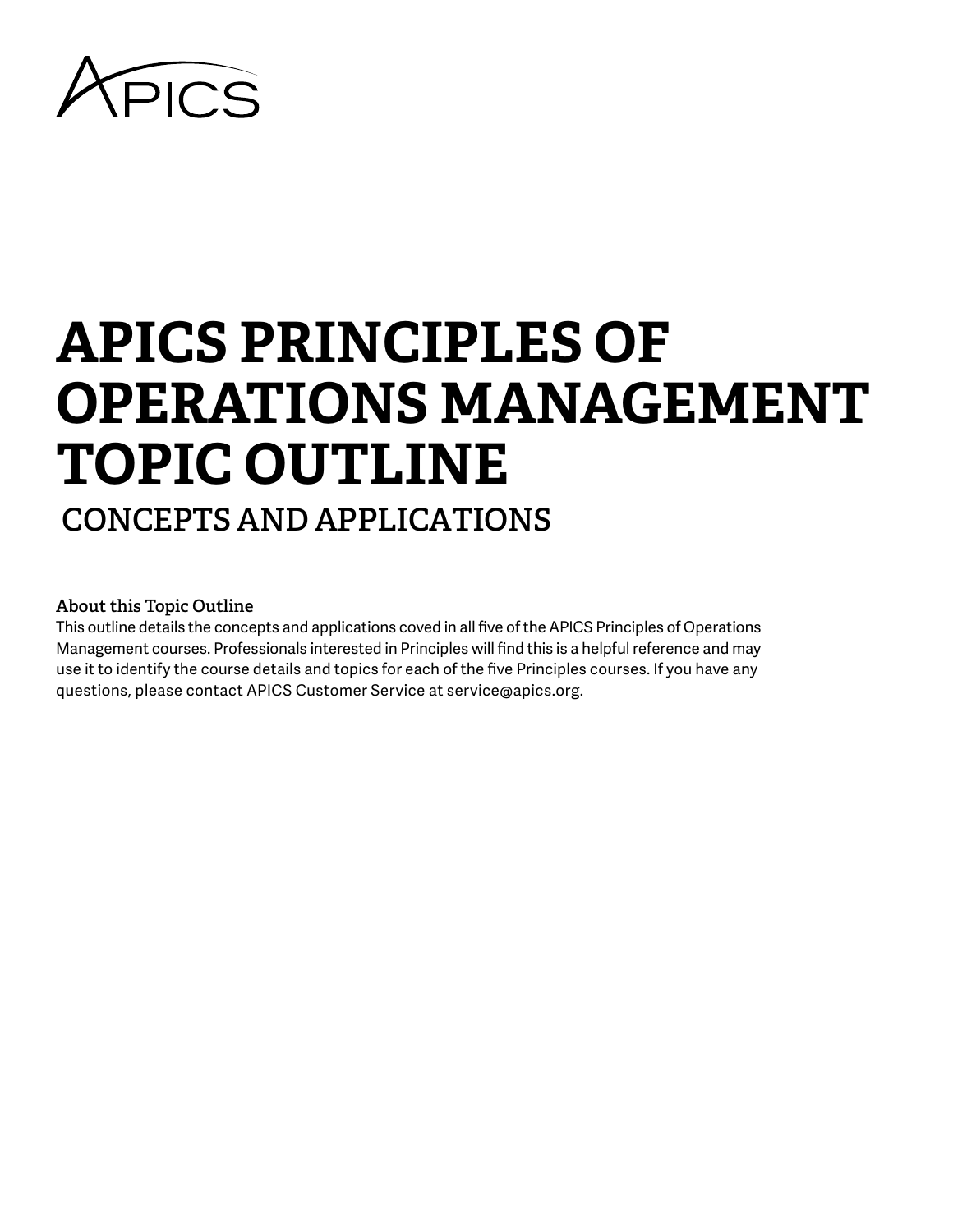# **I. Principles of Inventory Management (PIM)**

# **Session 1: Operation Management – Foundations**

- Define the science and practice of operations management (OM)
- Answer the question why OM should be studied
- Describe how today's business trends are driving operations management
- Discuss the role of operations management in the organization
- Define the value-added activities performed by OM
- Describe how OM fits into the organization
- Describe the functions performed by OM
- Describe how OM has changed over the decades
- Outline the role of OM and business strategy
- Identify how OM contributes to business strategy
- Discuss how businesses can compete with OM
- Detail the ten strategic decisions of OM
- $\blacksquare$  Identify career opportunities in the field of OM
- Perform an inventory management knowledge self-assessment

# **Session 2: Fundamentals of Inventory Management**

- Define inventory management
- Define inventory management objectives
- Describe the different classes of inventory
- $\blacksquare$  Identify the different levels of inventory management
- $\blacksquare$  Review the characteristics of inventory in the supply chain
- Detail the strategic inventory management process
- Describe the elements of an effective inventory management strategy
- Balance demand and supply objectives
- Contrast the conflicting objectives of inventory management among marketing/sales, finance, and operations
- Understand inventory trade-off decisions
- Describe inventory and demand flows
- Define supply chain inventory and demand flows
- Describe inventory dynamics
- Understand how inventory provides value
- Determine whether inventory is an asset or a liability
- Assess the impact of cash flow and inventory management

- Trade-off decisions by item class
- Subclasses of inventory
- Item numbering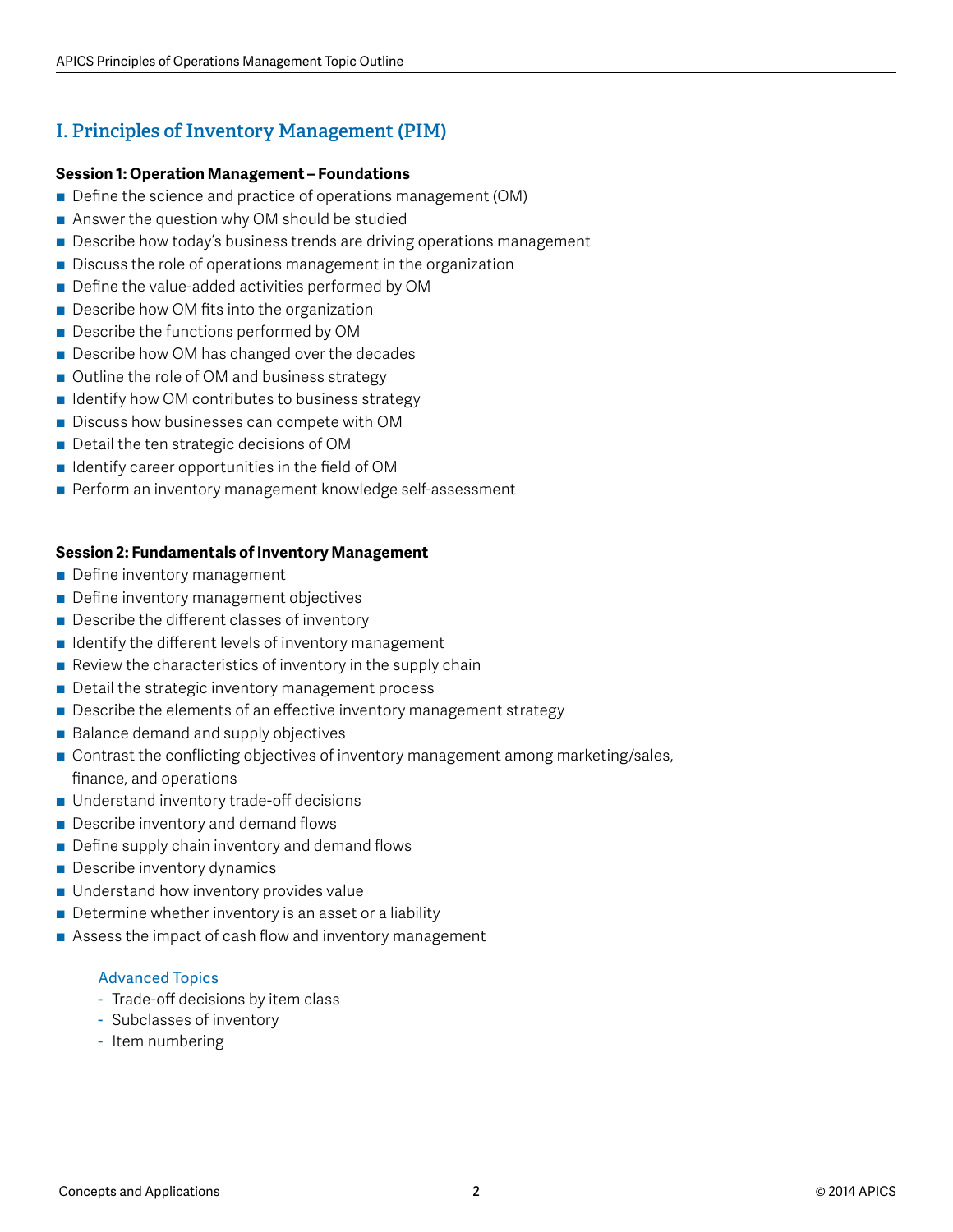# **Session 3: Purpose and Function of Inventory**

- Explain why companies carry inventory
- $\blacksquare$  Define the five functions of inventory and describe their use
- Describe the purpose of decoupling inventories
- $\blacksquare$  Detail the components of inventory decision making
- Use a simple formula to estimate inventory throughput and cycle and pipeline inventories
- Define the elements of inventory cost
- Understand and calculate inventory carrying costs
- $\blacksquare$  Define the elements of manufacturing and purchasing costing
- Calculate the impact of stockout costs on the operation
- Discuss how excess and obsolete inventories affect inventory management
- Work with the five basic methods of inventory valuation.

# Advanced Topics

- Measuring inventory throughput
- Cost of preventing a stockout
- Capacity associated costs
- Estimating inventory values
- Calculating order costs
- Inventory valuation methods

# **Session 4: Inventory Replenishment Management**

- Explain the basic functions of statistical inventory management
- Understand the difference between independent and dependent demand
- $\blacksquare$  Define the theory of inventory replenishment management
- Describe the difference between continuous and periodic inventory review
- $\blacksquare$  Describe the inventory replenishment planning process
- $\blacksquare$  Define the seven inventory replenishment methods
- Work with the order point inventory ordering method
- $\blacksquare$  Calculate safety stock
- $\blacksquare$  Calculate the order point
- Calculate a periodic inventory order method
- $\blacksquare$  Calculate the inventory order quantity
- Calculate the economic order quantity (EOQ)
- Review the inventory planning process

- Normal distribution diagram
- Characteristics of order point management
- Periodic review exercise
- EOQ exercise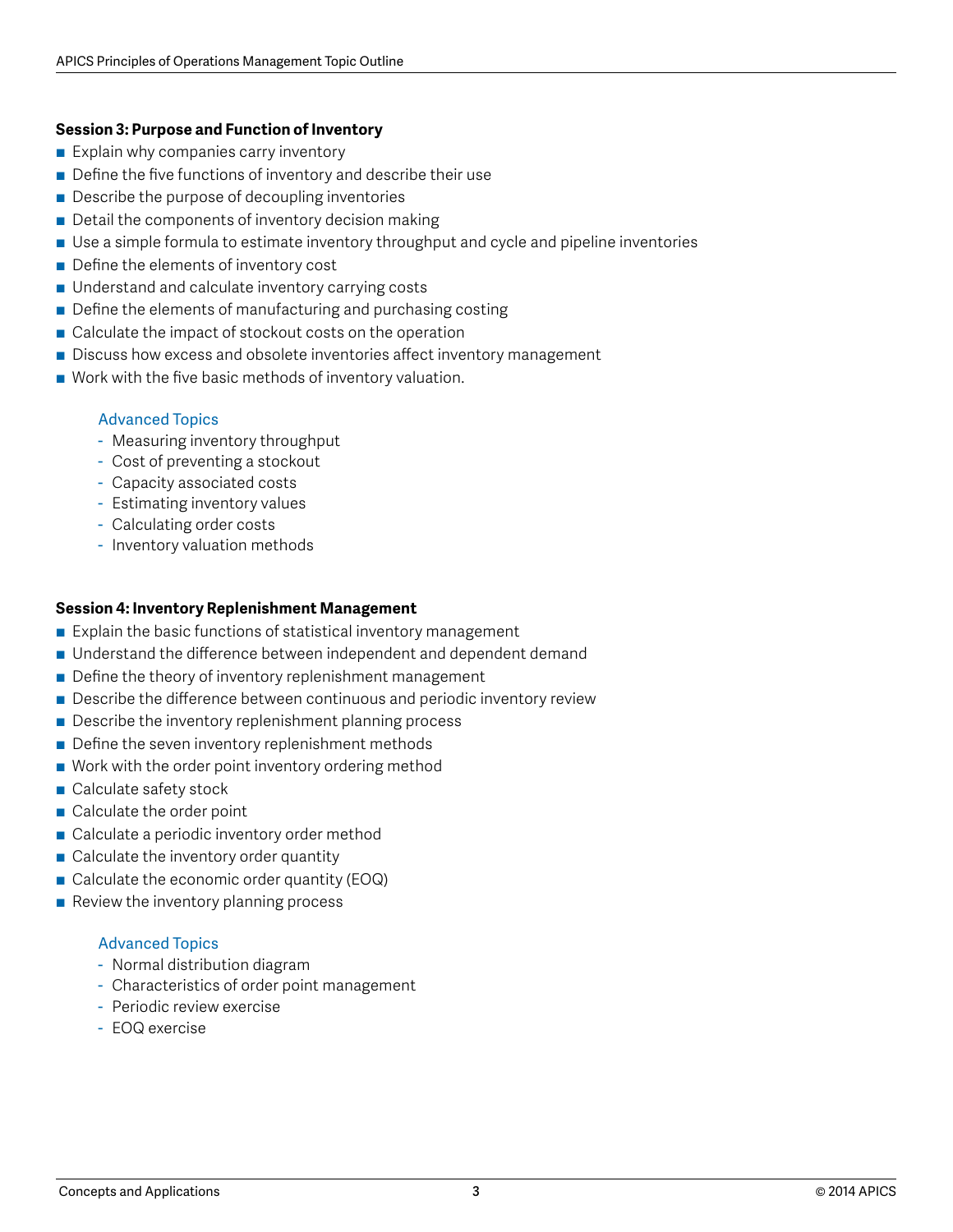# **Session 5: Additional Inventory Replenishment Techniques and Inventory Performance**

- Work with several advanced inventory management techniques
- Counter uncertainty in supplier delivery times
- Understand and perform planning using time-phased order point (TPOP)
- Define order quantities by item class
- $\blacksquare$  Work with financial statements and inventory
- Calculate relevant inventory turnover ratios
- Define inventory performance management tools
- Understand and work with ABC inventory control
- Establish inventory accuracy tools
- Understand and establish a cycle counting program
- Identify today's electronic inventory data collection technologies

# Advanced Topics

- Production noninstantaneous receipt
- Products orders and delivered jointly
- Quantity discount

# **Session 6: Mid-Term Exam**

# **Session 7: Lean Inventory - Concept and Practice**

- Define the concepts of Just-in-Time (JIT) and lean and how they apply to the management of inventories
- Describe the evolution of the lean philosophy and techniques
- $\blacksquare$  Define the core principles of lean
- Describe in detail the three major sources of operations waste
- $\blacksquare$  Describe the lean toolkit of techniques to combat waste
- Differentiate value-added work from waste
- Manage inventory effectively in a lean environment
- Determine lean lot sizes
- Establish a pull system
- $\blacksquare$  Calculate the number and work with kanbans/containers
- $\blacksquare$  Describe the benefits of lean on all levels of the organization

- JIT/lean evolution
- Ten cultural and managerial elements of lean
- Impact of lot size reduction
- Lean transformation roadmap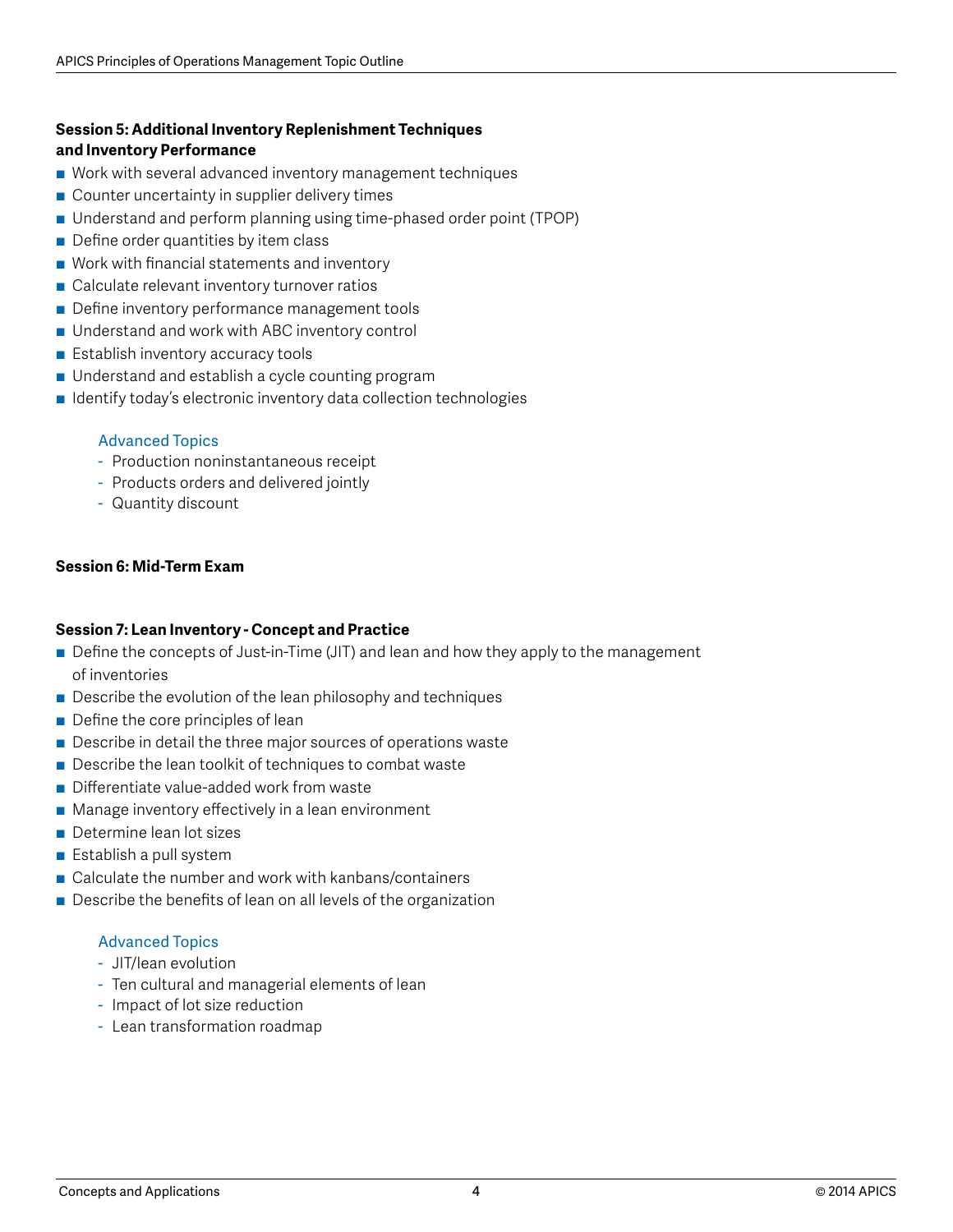# **Session 8: Fundamentals of Purchasing**

- Define the purchasing function
- $\blacksquare$  Identify purchasing as a key business function
- Describe the categories of purchasing
- Detail the strategic responsibilities of purchasing
- Describe purchasing's detailed responsibilities
- Understand the structure of the purchasing organization
- Describe purchasing's role with other business functions
- Understand the difference between centralized and decentralized purchasing
- Describe the buyer/planner concept
- Manage the make or buy decision
- Create an effective purchasing strategy

# Advanced Topics

- Purchasing classification exercise
- Financial impact of purchasing

# **Session 9: Sourcing Strategies**

- Define the sourcing process
- Understand the difference between tactical and strategic buying
- $\blacksquare$  Detail the steps in making the make or buy decision
- Develop a cost avoidance analysis
- Conduct an effective spend analysis
- Distinguish between different types of supplier relationship
- $\blacksquare$  Execute a sole or a multiple supplier sourcing strategy
- $\blacksquare$  Effectively score capabilities and select the optimal supplier
- $\blacksquare$  Work with different supplier pricing alternatives
- $\blacksquare$  Engage in effective negotiations with a supplier
- Understand the elements of supplier contract formulation
- Construct a collaborative program that engages the supplier in product design
- Define supplier relationship management (SRM)

- Cost avoidance analysis
- Spend analysis documents
- Pareto chart of percentage by category
- Supplier selection comparison
- Purchase quantity discount
- Supplier relationship characteristics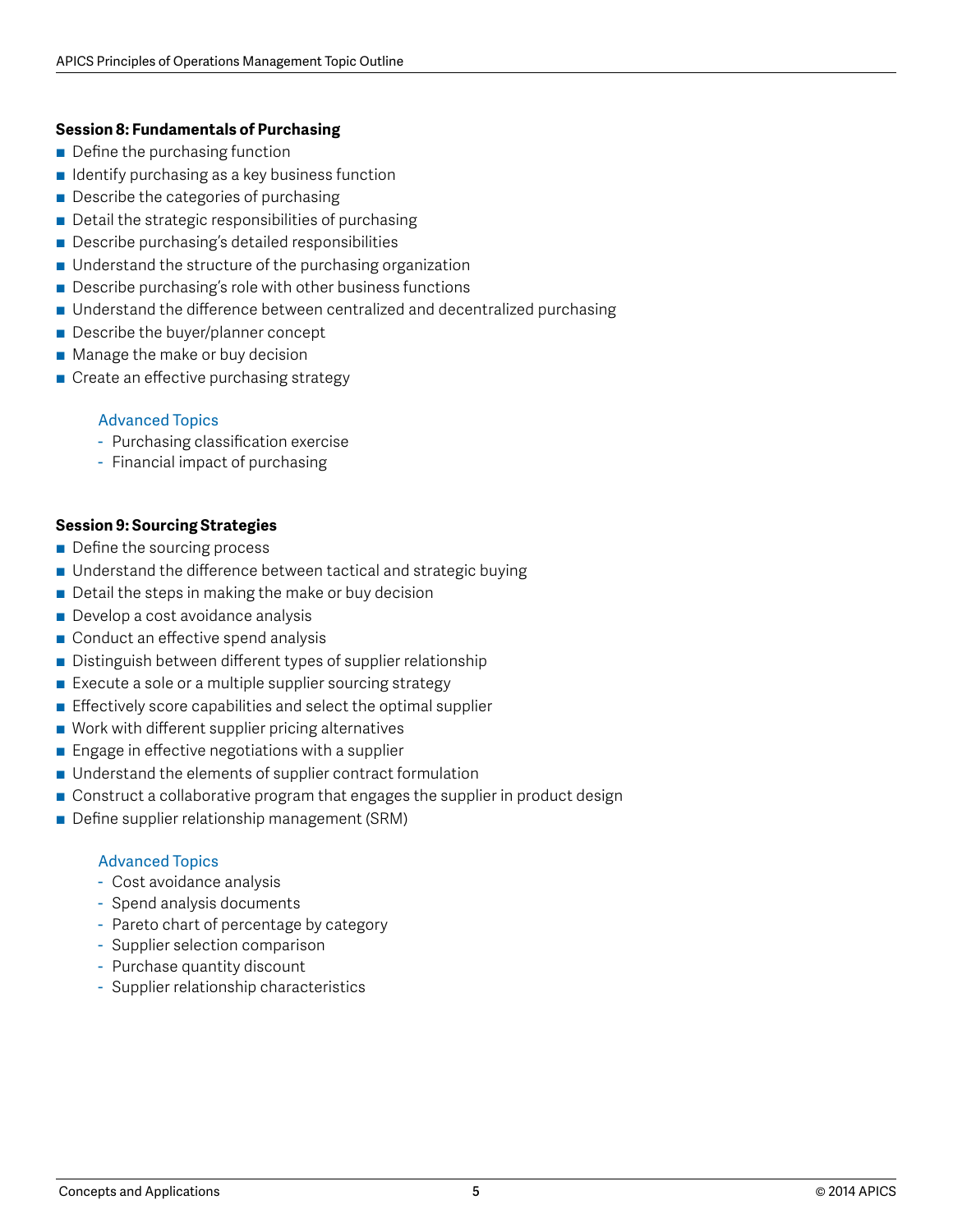# **Session 10: PO Management and Performance Measurement**

- Define the purchasing management process
- Manage the procurement database
- Detail the various purchase order methods
- Trace the purchase order flow from requirements identification to purchase order close-out
- Determine the timing of purchase order release
- Using material requirements planning (MRP), reorder point (ROP), and kanban systems for order release
- Establish a vendor managed inventory (VMI) process
- Determine inbound transportation factors
- **Perform receiving and order closeout**
- Review purchase order status reporting
- Review supplier and internal purchase organization performance
- $\blacksquare$  Work with international sourcing
- Explore the impact of the Internet and computerized technologies on procurement

# Advanced Topics

- Supplier rating
- Cost of poor quality
- e-SRM services
- e-SRM processing

# **Session 11: Final Exam**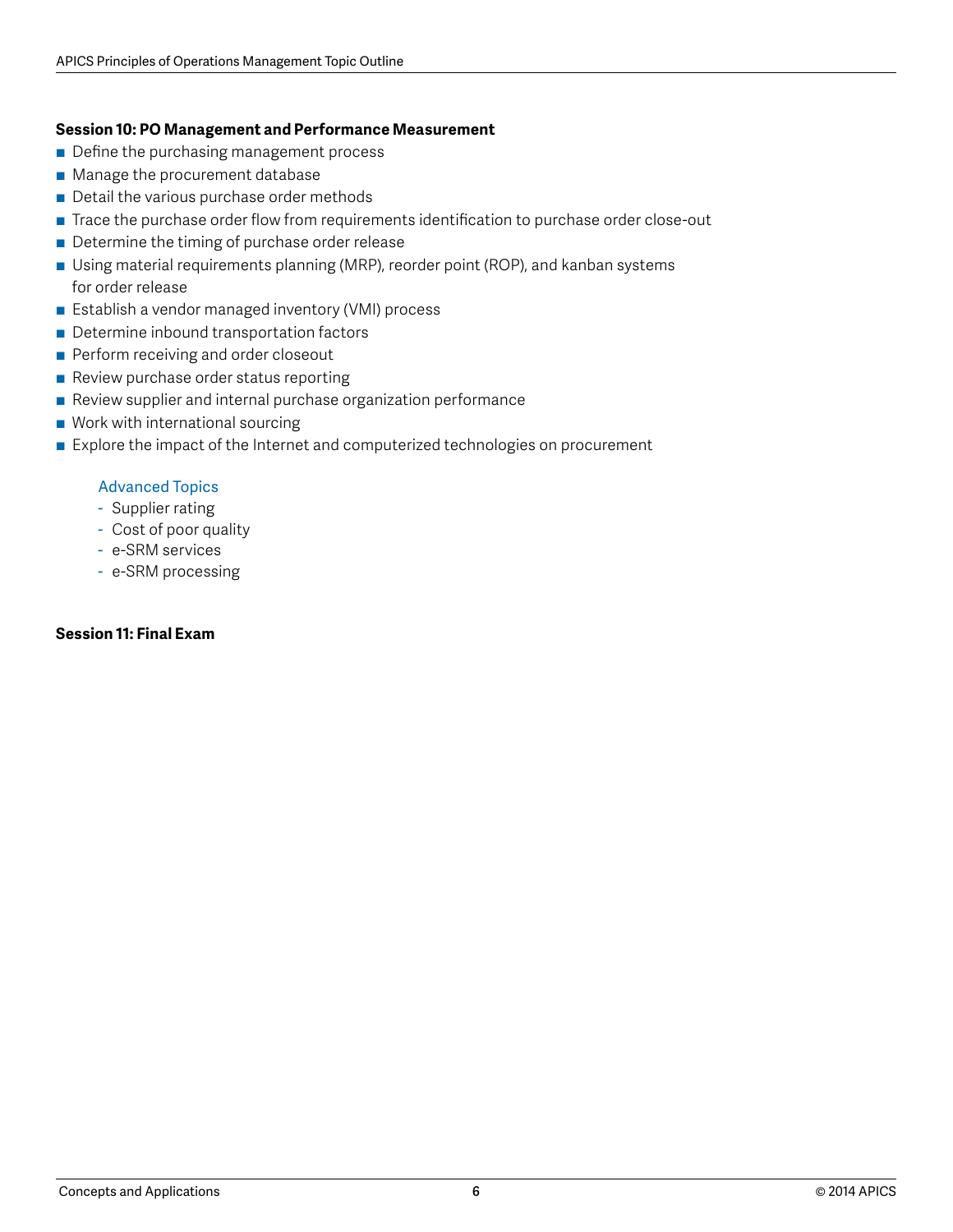# **II. Principles of Operations Planning (POP)**

# **Session 1: Operation Management Foundations**

- Describe how today's business trends are driving operations management
- Define the science of operations management
- $\blacksquare$  Identify the decisions made by operations managers
- Explain how operations management is important to both manufacturing and service functions
- $\blacksquare$  Discuss the role of operations management in the organization
- Describe operations management's role in supply chain management
- $\blacksquare$  Provide examples of how operations management is a competitive weapon
- $\blacksquare$  Identify career opportunities in the field of operations management
- Perform an operations planning self-assessment review

# **Session 2: Planning Foundations**

- $\blacksquare$  Understand the basics of business planning
- $\blacksquare$  Describe the dynamics of business planning
- Understand the different levels of planning that occurs with a business
- Understand the planning and control process model
- $\blacksquare$  Describe the features of a business plan
- Understand how the different levels of business planning work with each other
- $\blacksquare$  Work with a business planning process model
- Develop a business mission/vision
- Perform investment planning
- **Perform profit planning**
- Perform asset and capital planning
- Develop business unit strategies
- Describe the components of a planning architecture model

- Generic competitive values
- Enterprise investment plan
- Profit planning
- Asset/capital planning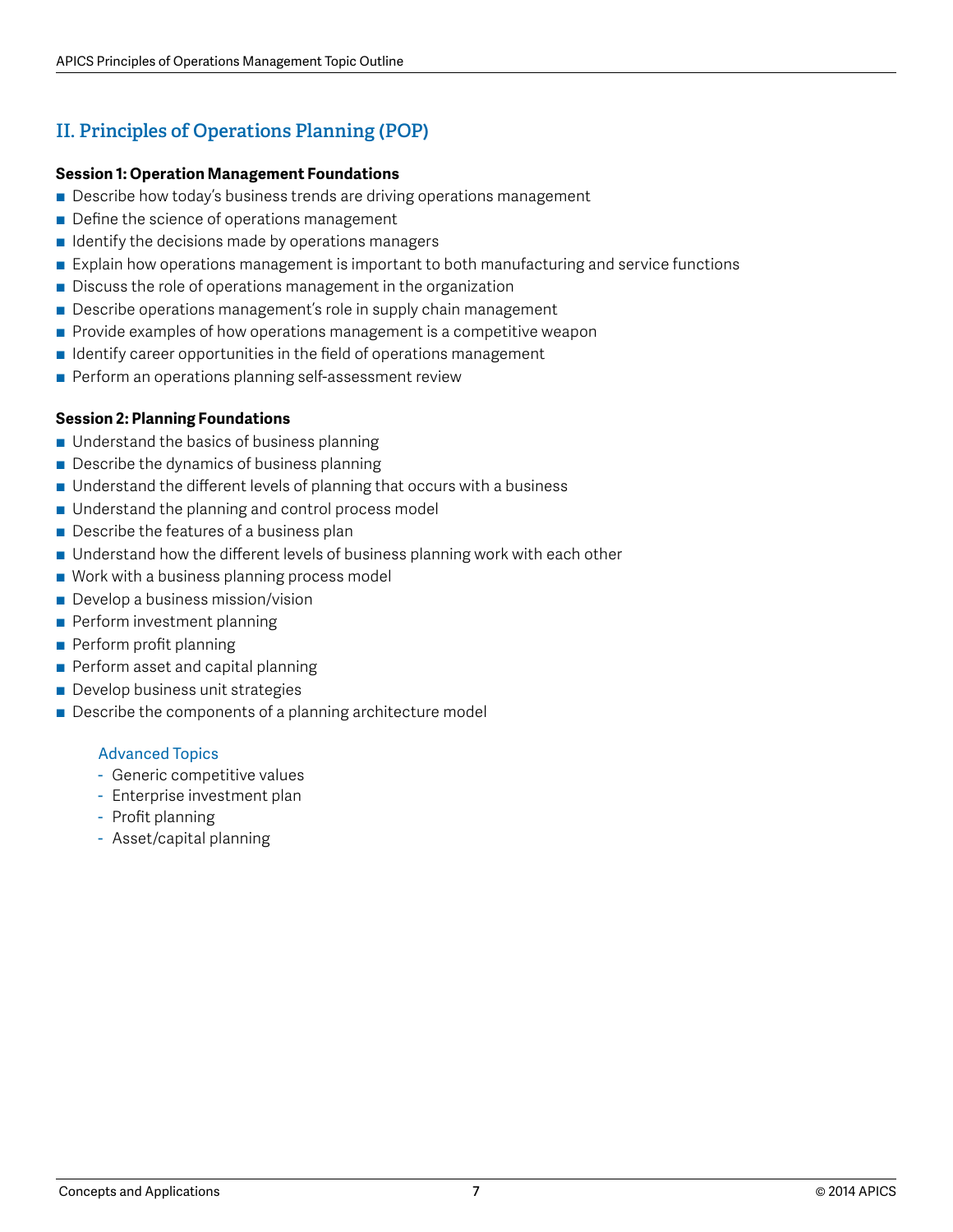# **Session 3: Forecasting**

- Define the forecasting function
- $\blacksquare$  Review of the three levels of forecasting
- **■** Define demand
- Explore the universal principles of forecast management
- Understand forecast design and parameter issues
- Detail the forecasting process
- Detail the benefits of forecast accuracy
- Describe the general forecasting techniques and data sources
- Review qualitative, quantitative, and causal forecasting techniques
- Discuss why forecasts fail

# Advanced Topics

- Selection of forecasting models
- Pyramid forecasting
- Deseasonalized forecast
- Forecast trend with exponential smoothing (Holt's model)
- Forecast trend extrapolation

# **Session 4: Demand Management**

- Define demand management
- $\blacksquare$  Review the components of demand management
- Place demand management in the MPC system
- Evaluate forecast performance
- Use the measures of forecast error
- Calculate forecast error
- Determine the MAD and standard deviation of forecast error
- Calculate forecast bias and tracking errors
- Define customer relationship management
- Work with customer order management
- Define customer service management
- Explore demand management technology tools
- Define demand management performance

- Tracking signal
- Forecast error exercise
- Safety stock calculation
- Customer service gap analysis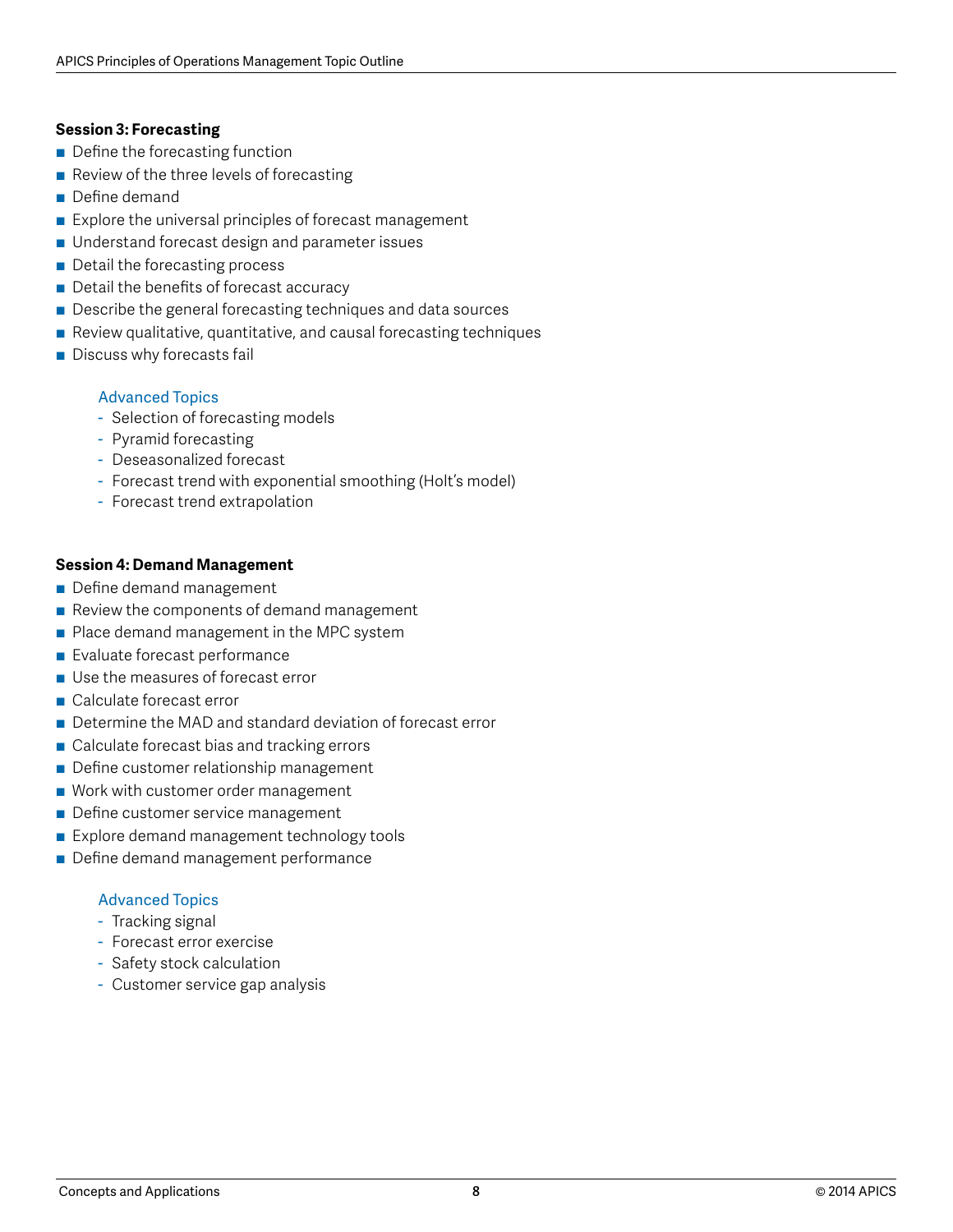# **Session 5: Sales and Operations Planning (S&OP)**

- Define sales and operations planning (S&OP)
- S&OP in the MPC system
- S&OP detailed planning process
- Determine product families
- S&OP planning inputs
- S&OP historical input data
- Summary of S&OP outputs
- Understand the S&OP grid
- Work with the make-to-stock (MTS) S&OP grid
- Work with the make-to-order (MTO) S&OP grid
- Implement the monthly S&OP planning meeting
- Define the benefits of S&OP

# Session 5: Advanced Topics

- Executing a S&OP level strategy
- S&OP production resource planning

# **Session 6: Mid-Term Exam**

# **Session 7: Aggregate Operations Planning**

- Review the detailed S&OP process
- Understand the sales and marketing planning processes
- Work with product life cycles and delivery network structures
- Calculate a S&OP product family forecast disaggregation
- Understand the production planning process
- Determine production planning strategies
- $\blacksquare$  Calculate the financial impact of the production plan
- Define resource requirements planning
- Develop capacity and load profiles
- Generate a resource requirements plan
- $\blacksquare$  Understand the inventory planning process
- Calculate a production plan using an inventory target
- $\blacksquare$  Develop the distribution plan
- Determine transportation, warehouse, and equipment and labor requirements

- Financial decision workforce costs
- Financial decision inventory costs
- Financial decision total costs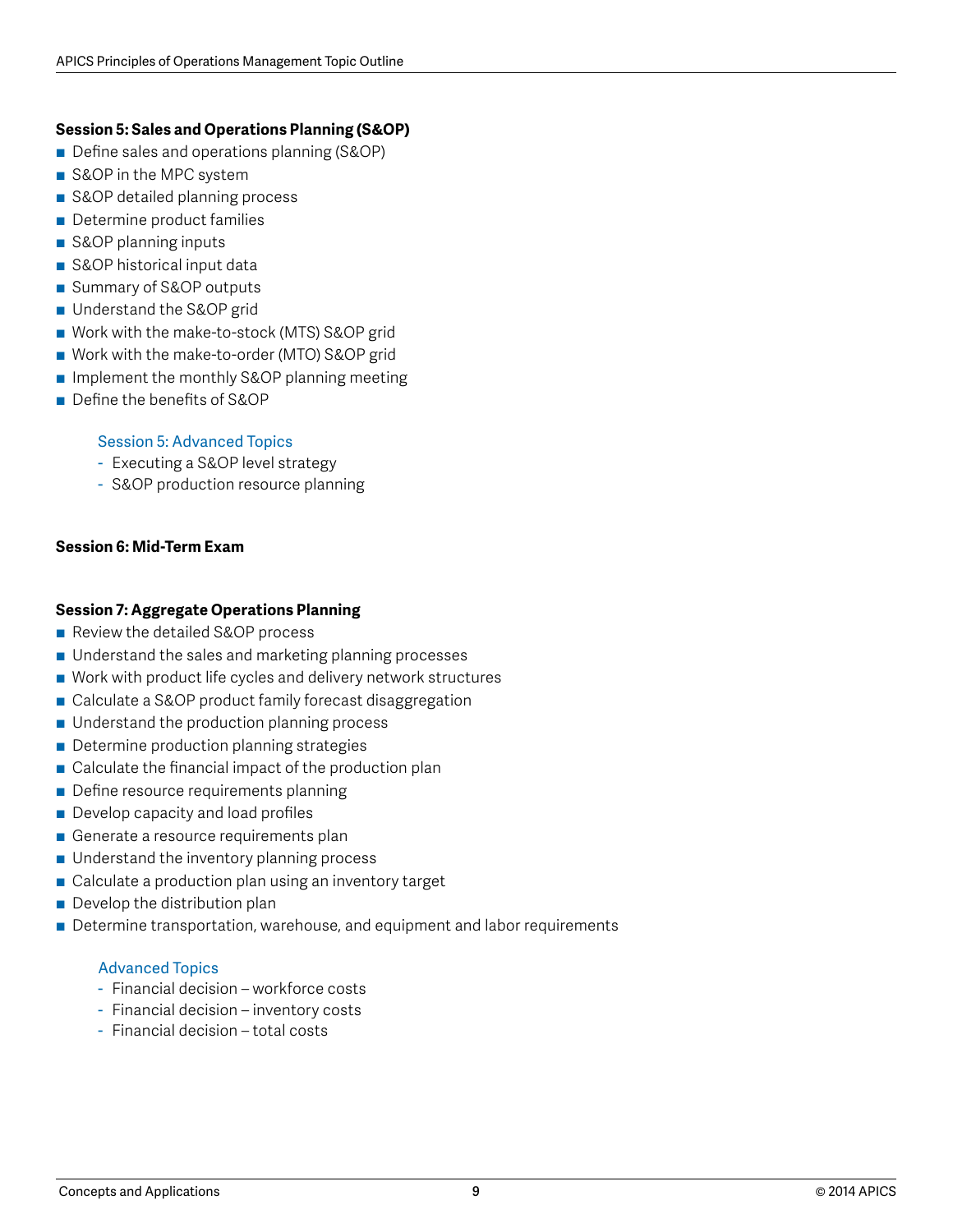# **Session 8: Master Scheduling Foundations**

- Define master scheduling principles and concepts
- Understand the role of master scheduling in the MPC system
- Detail the objectives of master scheduling
- Understand master scheduling and the manufacturing environment
- $\blacksquare$  Work with master scheduling approaches
- Detail the inputs to master scheduling
- Review the interaction between sales and operations planning (S&OP) and master scheduling
- Establish planning bills of material
- Understand the master schedule grid
- $\blacksquare$  Work with the master schedule grid and demand management
- Calculate the projected available balance (PAB) in the master schedule grid
- Calculate net requirements in the master schedule grid
- Generate MPS orders
- Calculate available-to-promise in the master schedule grid
- Work with MPS time fences and zones

# Advanced Topics

- Managing the rolling master schedule
- Cumulative "look ahead" ATP

# **Session 9: Master Scheduling Processes**

- Define the role of the master scheduler
- $\blacksquare$  Review the causes of master schedule change
- Work with the master scheduling management process
- Work with the forecast
- Manage order requests
- $\blacksquare$  Understand the use of time fences
- Understand types of master schedule orders
- Work with action messages
- Work with safety stock
- Discuss capacity planning methods
- $\blacksquare$  Define the rough-cut capacity planning process
- Calculate the rough-cut capacity plan
- Detail the performance elements of a successful master schedule.

- Environmental characteristics
- What is advanced planning and scheduling (APS)?
- Assemble-to-order (ATO) master scheduling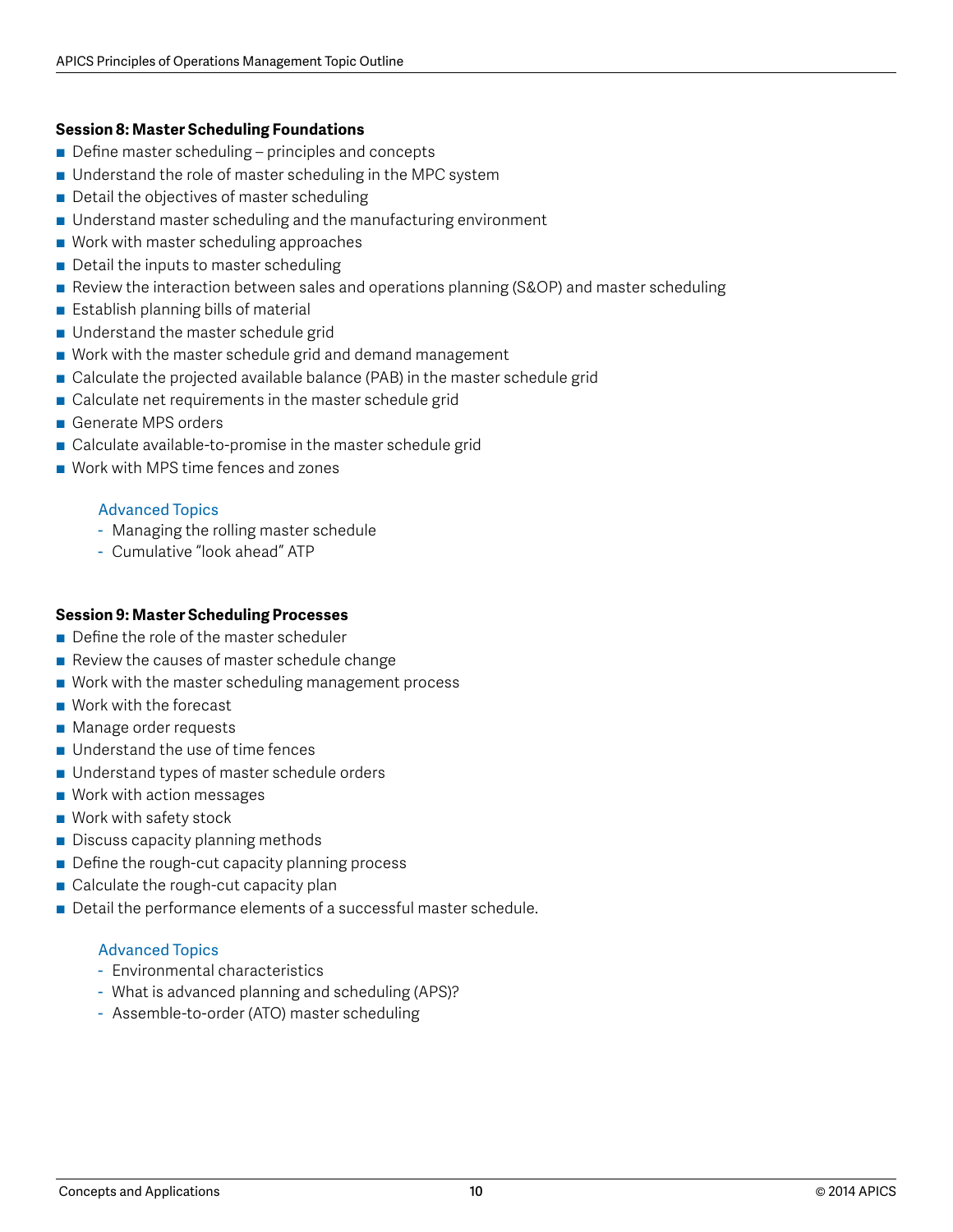# **Session 10: Operations Systems**

- Explore the importance of information technology
- Detail the role of information technology
- Analyze the technology strategic triangle
- Explore technology organization framework assumptions
- Outline operations planning system assumptions
- Explore how system technology benefits planning
- Define enterprise resources planning
- $\blacksquare$  Trace the evolution of ERP systems
- Analyze the components of today's ERP system
- Compare ERP and "best of breed" software solutions
- Detail the requirements for ERP and system thinking
- Outline the ERP organizational maturity model
- Review ERP and enterprise competitive development
- Detail the benefits of applying ERP systems to the management of the business.

# **Session 11: Final Exam**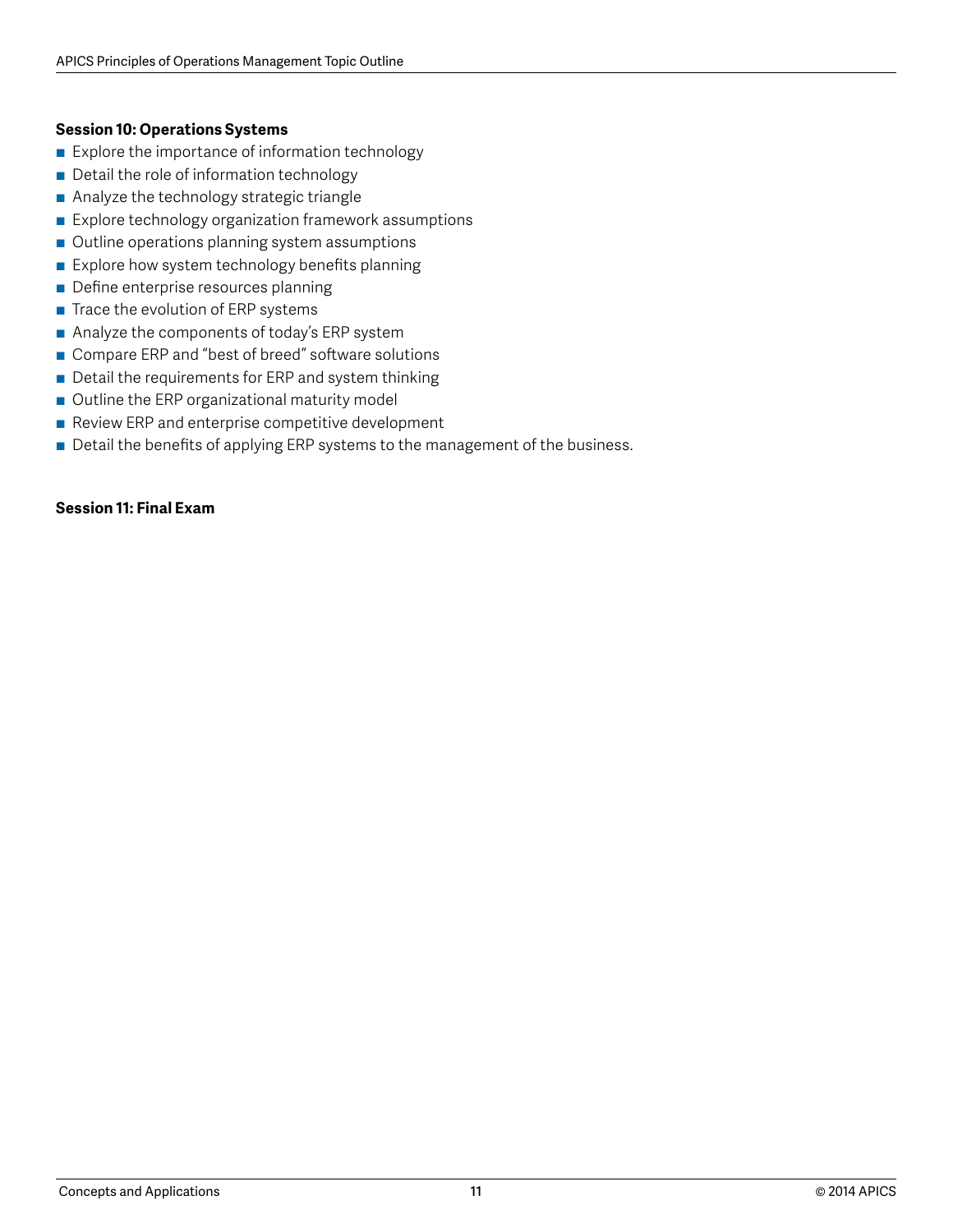# **III. Principles of Manufacturing Management (PMM)**

# **Session 1: Operations Management Foundations**

- Describe how today's business trends are driving operations management
- Define the science of operations management
- $\blacksquare$  Identify the decisions made by operations managers
- Explain how operations management is important to both manufacturing and service functions
- $\blacksquare$  Discuss the role of operations management in the organization
- Describe operations management's role in supply chain management
- $\blacksquare$  Provide examples of how operations management is a competitive weapon
- $\blacksquare$  Identify career opportunities in the field of operations management
- Perform a manufacturing management self-assessment review

# **Session 2: Introduction to Manufacturing Management**

- Define manufacturing
- $\blacksquare$  Review the components of manufacturing management
- Review product manufacturing choices
- $\blacksquare$  Understand the impact of volume, variety, and lead time
- $\blacksquare$  Explore product manufacturing choice positioning
- Detail manufacturing process choices
- Explore product and process choice positioning
- Review process layout options
- Explore process layout positioning
- Detail steps for developing a manufacturing strategy
- Outline manufacturing structural and infrastructural choices
- Understand product profiling
- Explore batch versus flow and push versus pull manufacturing techniques
- Detail job content and operator tasks

- Product profiling
- Production plan issues
- Layout characteristics exercise
- Performance objectives exercise
- Process selection unit costs
- Process selection least cost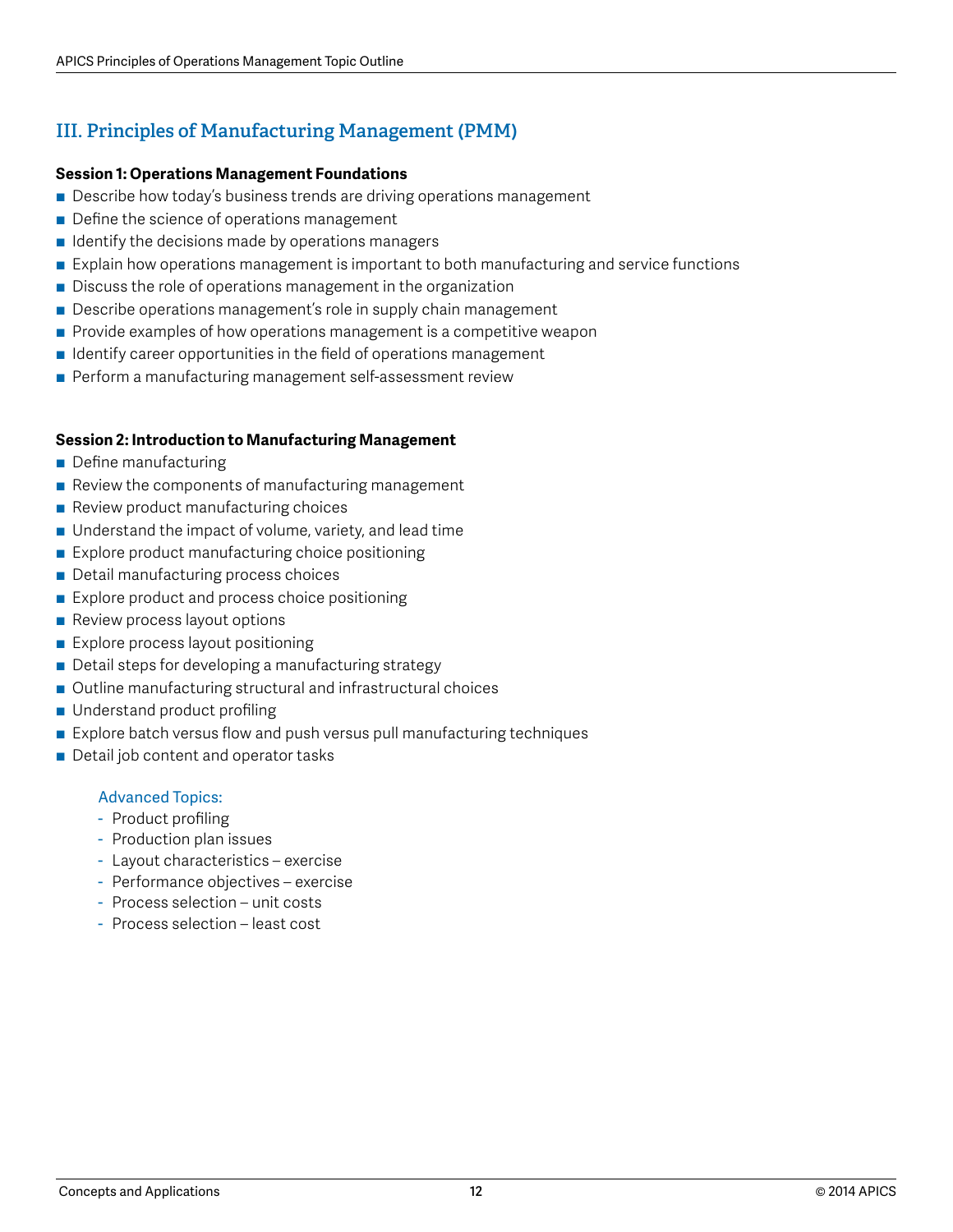# **Session 3: Manufacturing Product Structures**

- Define the product structure
- Define the bill of material
- Define the process routing
- Product structure management process
- Bill of material uses
- Basic bill of material formats
- Achieving bill of material accuracy
- Define work centers
- Work center utilization and efficiency
- Processing time elements
- $\blacksquare$  Establishing the process routing
- Manufacturing cost overview
- Product structure cost development
- Standard cost example

# Advanced Topics

- Modular bills of material
- Engineering change control management
- Advanced process routing exercise
- Activity based costing

# **Session 4: Basics of Material Requirements Planning (MRP)**

- Understand the requirements to plan and make a product
- $\blacksquare$  Define the critical inventory question
- Define the two basic order methods: stock replenishment and material requirements planning (MRP)
- Understand the difference between independent and dependent demand
- $\blacksquare$  Detail the problems with stock replenishment techniques
- Compare stock replenishment and MRP techniques
- Understand the concept of time phasing
- Define MRP
- $\blacksquare$  Map the flow of MRP
- Detail MRP objectives and functions
- Work with MRP inputs and outputs
- Use bills of material, lead time offsetting, and exploding
- Work with the MRP planning grid calculations

- Advanced time phasing concepts
- Dates and time-buckets
- Problem of lumpy demand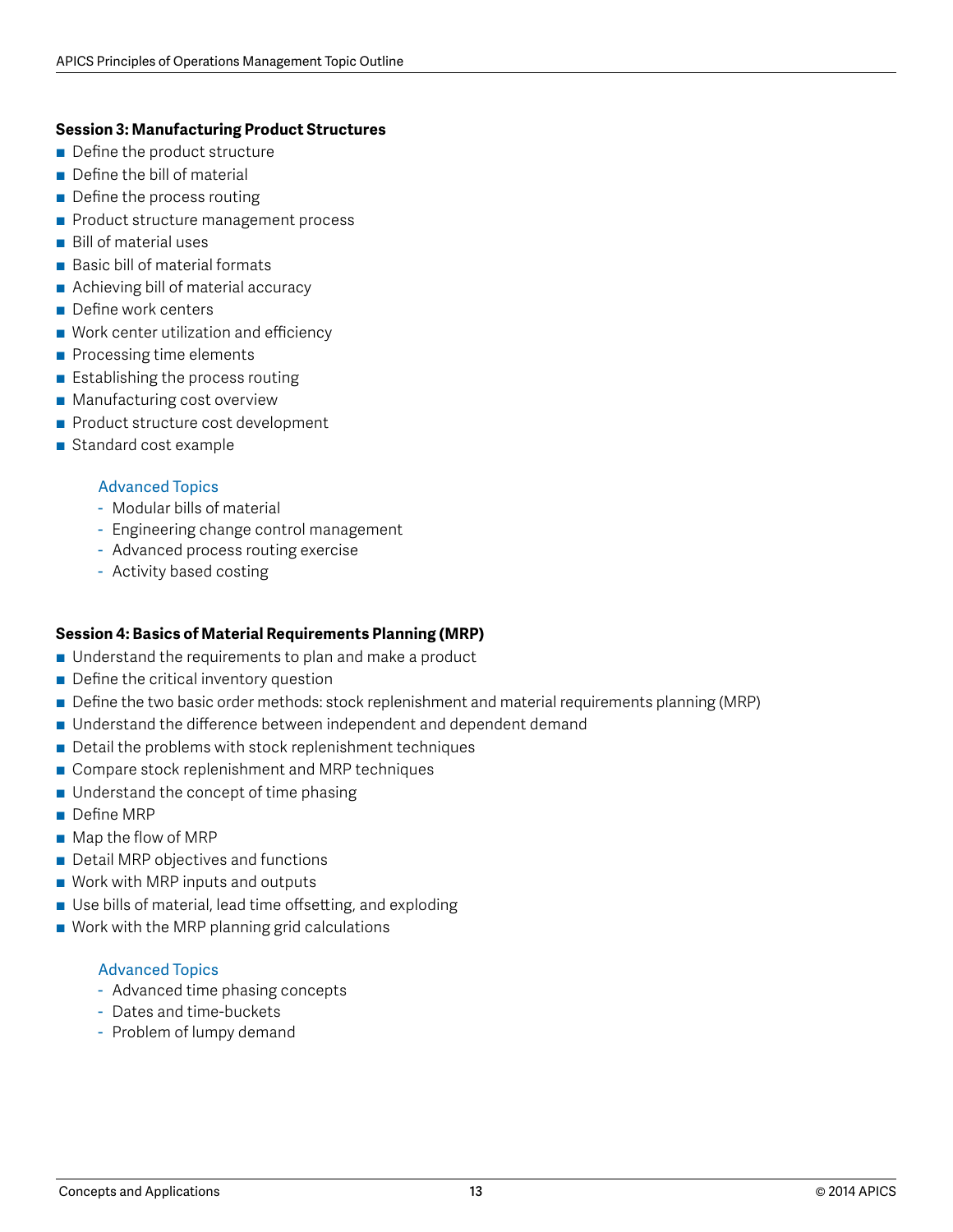# **Session 5: Managing with MRP**

- Perform the MRP BOM explosion process
- Define the role of the MRP planner
- Understand the causes of MRP change
- Detail the MRP planning process
- $\blacksquare$  Define the prerequisites for MRP
- Work with the MRP generation
- Understand the types of MRP supply orders
- Detail MRP system action messages
- Perform MRP action message activities
- Define MRP performance policies and methods
- Identify MRP problem indicators
- **Develop MRP performance measurements**

# Advanced Topics

- Planning for scrap and waste
- Lowe level coding overview
- MRP pegging
- MRP and service order management
- MRP in the make-to-order environment

# **Session 6: Mid-Term Exam**

# **Session 7: Capacity Planning and Management**

- Define capacity management
- $\blacksquare$  Detail the elements of capacity management
- Understand the relationship between planning and controlling priorities and capacities
- $\blacksquare$  Understand the four levels of capacity management
- Define capacity requirements planning (CRP)
- $\blacksquare$  Understand the flexibility of capacity and scheduling
- $\blacksquare$  List the objectives of capacity planning
- $\blacksquare$  Detail the inputs into capacity management
- Describe the steps to effectively managing the capacity process
- Detail of the components of capacity management
- Calculate work center capacity
- Calculate work center load
- Schedule work center operations
- Manage the load versus capacity report
- Manage excesses and shortages in capacity

- Calculating efficiency and utilization
- Finite and infinite loading
- Manufacturing environments and capacity
- Process flow scheduling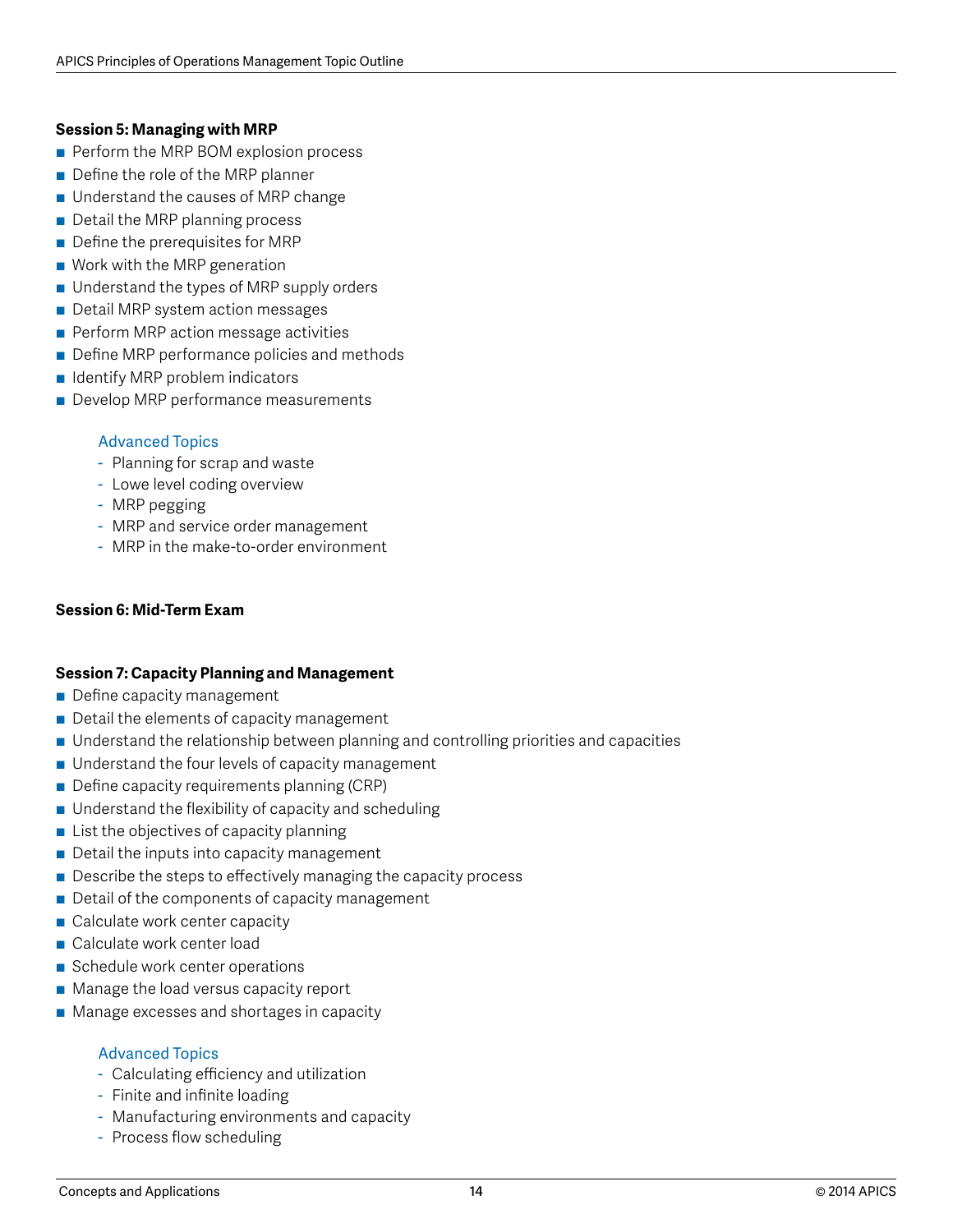# **Session 8: Production Activity Control**

- Define production activity control (PAC)
- Detail the goals of production activity control (PAC)
- Detail the characteristics of PAC systems
- Understand the linkage between PAC and the planning system
- Work with PAC database files
- Work with the major activities of the PAC system
- Detail the manufacturing order release process
- Detail PAC scheduling activities
- Explore PAC scheduling priority rules
- Detail PAC data collection and monitoring activities
- Understand the purpose of PAC control and feedback activities
- Detail order disposition and closeout activities

# Advanced Topics

- PAC control and feedback process steps
- Types of manufacturing order
- Characteristics of good PAC performance measurement
- Relationship of PAC with other functions

# **Session 9: Advanced Scheduling**

- $\blacksquare$  Detail the two types of scheduling
- Define MRP-push system and lean-pull system scheduling
- Define scheduling components
- Work with MRP-based scheduling inputs
- Manage order schedules
- Work with scheduling functions
- Understand planner order release and scheduling
- Use the dispatch list
- Detail the steps in the rescheduling process
- $\blacksquare$  Resolve schedule conflicts
- Work with order status and work center load reports
- Use operation overlapping and lot-splitting techniques
- Schedule bottleneck work centers
- Manage scheduling with input/output reporting

- Production planner's planned order display
- Capacity check, scheduling, and release
- Theory of constraints (TOC) scheduling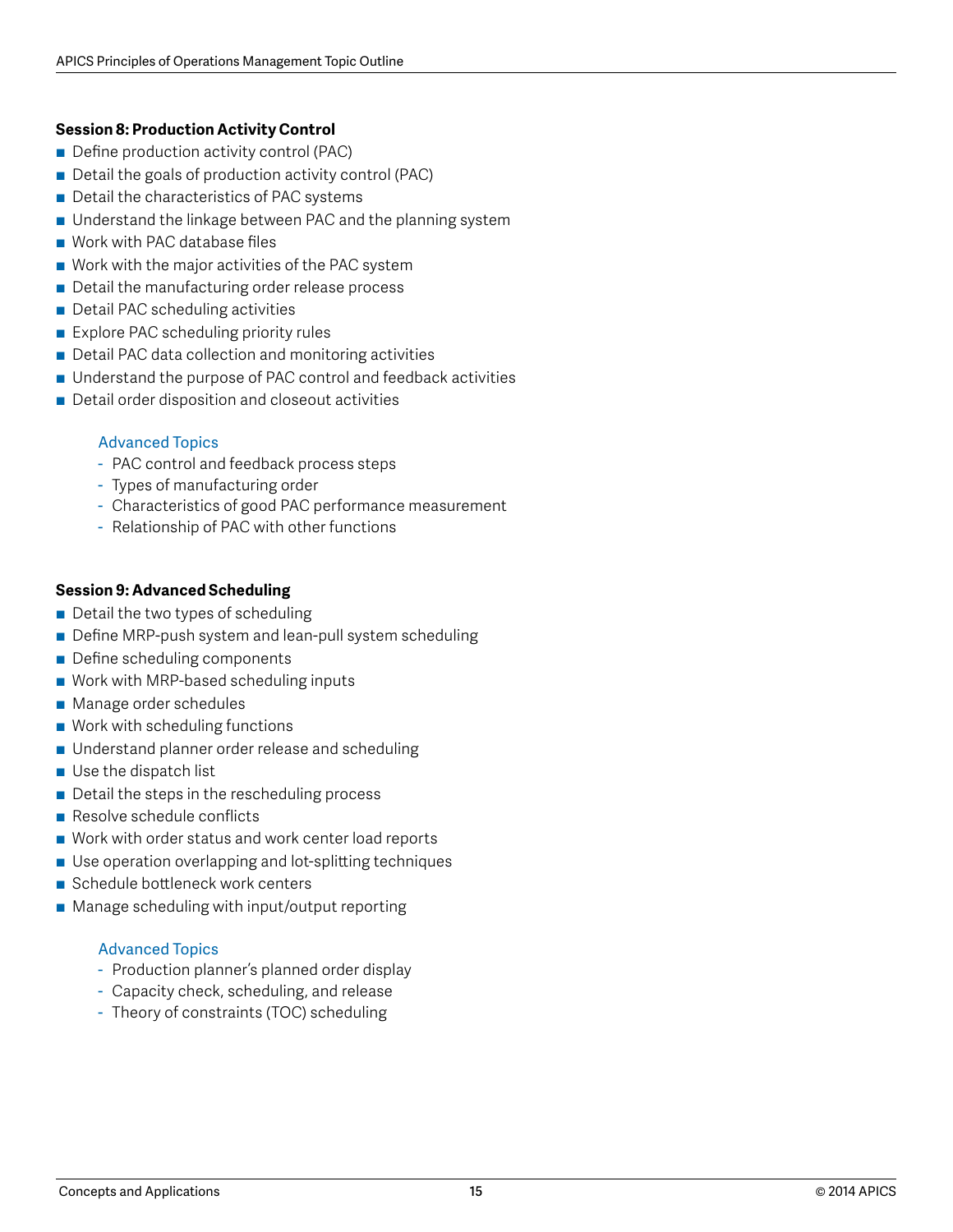# **Session 10: Lean Production Management**

- Define lean and just-in-time (JIT) concepts and practices
- $\blacksquare$  Trace the evolution of the lean concept
- Detail the advantages of implementing lean
- Understand the structure of lean manufacturing
- Define the concept of process waste
- Use lean to standardize manufacturing processes
- Explore the elements of "lean thinking"
- Define employee involvement and empowerment
- Explore the components of lean production concepts and practices
- Work with lean plant layout design
- Understand the basics of the lean production pull system
- Define kanban production techniques
- $\blacksquare$  Execute a two-card kanban production flow
- Understand the connection between MRP and lead scheduling techniques
- Use lean to develop the "customer-focused" organization.

# Advanced Topics

- Calculating takt time
- Calculating kanban cards
- MRP push-based versus lean pull based systems

# **Session 11: Final Exam**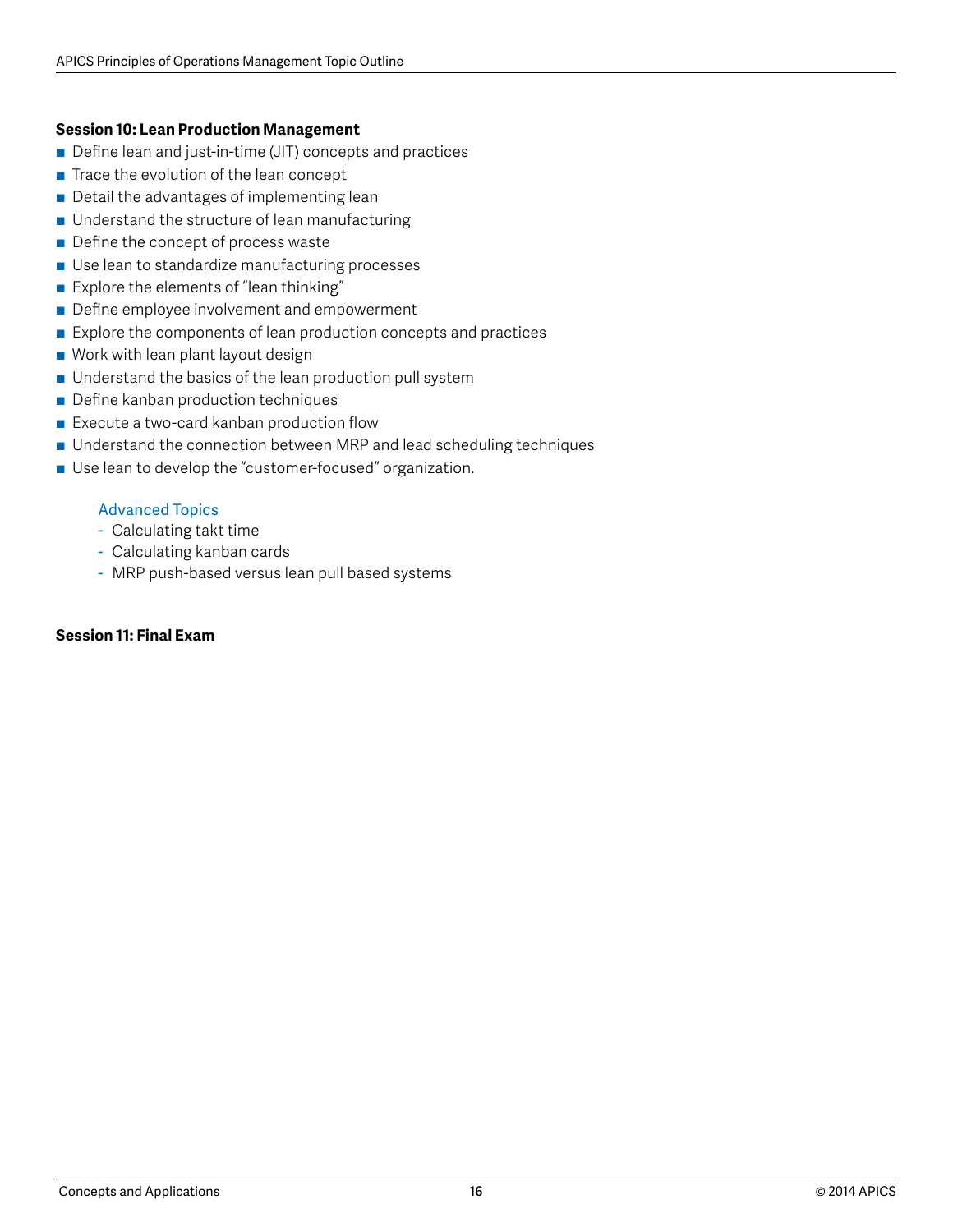# **IV. Principles of Distribution and Logistics (PDL)**

# **Session 1: Operations Management Foundations**

- Describe how today's business trends are driving operations management
- Define the science of operations management
- $\blacksquare$  Identify the decisions made by operations managers
- Explain how operations management is important to both manufacturing and service functions
- Discuss the role of operations management in the organization
- Describe operations management's role in supply chain management
- Provide examples of how operations management is a competitive weapon
- $\blacksquare$  Identify career opportunities in the field of operations management
- Perform a distribution and logistics self-assessment review

# **Session 2: Introduction to Distribution and Logistics**

- Define distribution management
- $\blacksquare$  Demonstrate the components of the supply and distribution channel
- Detail a channel design tree structure
- Describe the various types of channel intermediaries
- $\blacksquare$  Identify the need for distribution channels
- $\blacksquare$  Detail the roles performed by the distribution function
- Define logistics management
- Describe the functions of logistics management
- $\blacksquare$  Explain the components of logistics operations
- Understand the concept and practice of reverse logistics
- $\blacksquare$  Detail the components of an effective logistics strategy
- $\blacksquare$  Explore the guidelines for creating a logistics strategy
- Understand the role of the logistics function in supply chain management

- The organization of logistics
- The distribution sorting process
- Value-added role of logistics
- Reverse logistics financial worksheet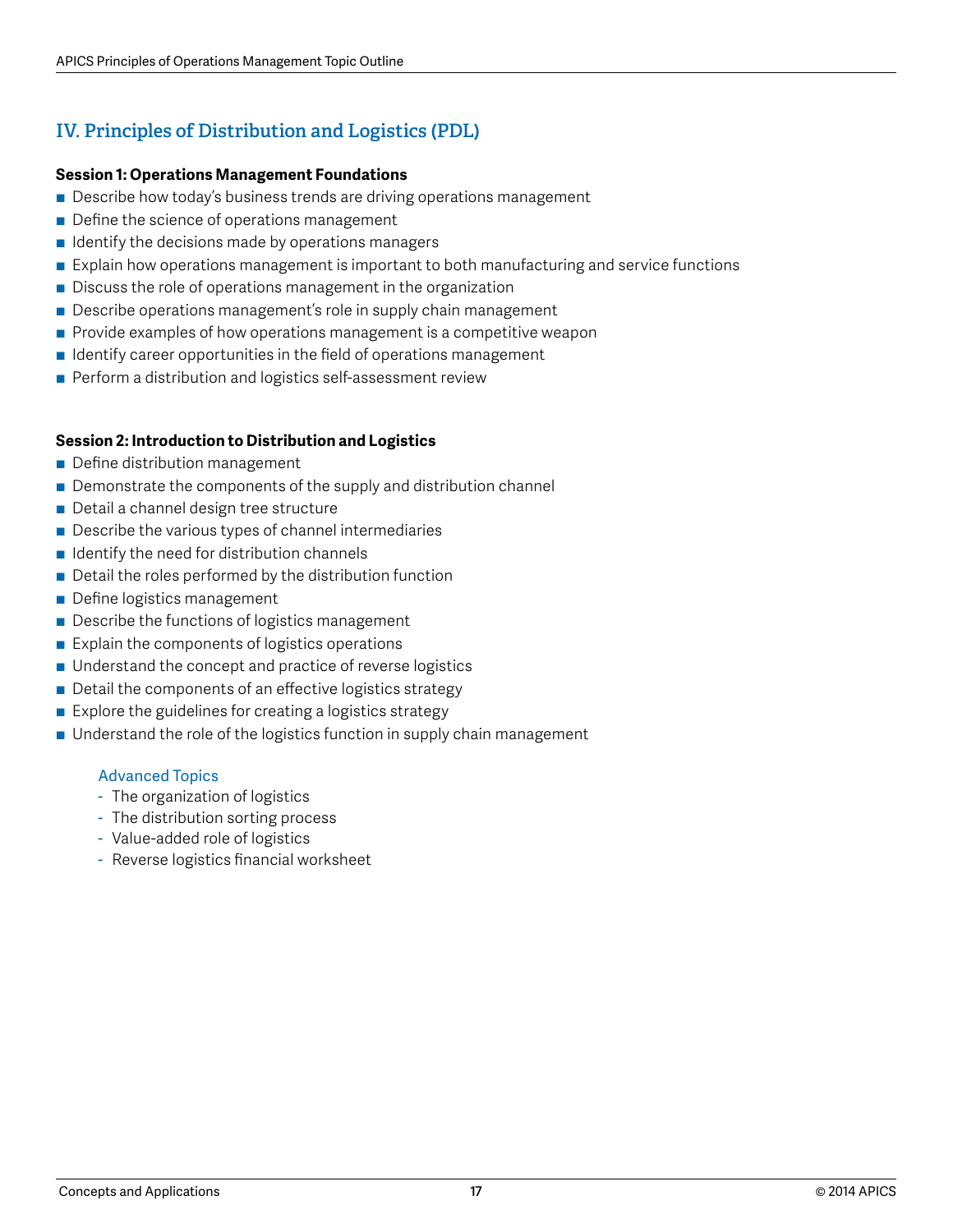# **Session 3: Channel Network Design**

- $\blacksquare$  Define the activities involved in channel network design
- $\blacksquare$  Explain the reasons for supply and distribution channels
- Detail critical channel network design considerations
- Understand channel network design factors
- Outline levels of channel network dependency
- Work with the channel configuration attribute matrix
- Describe several different channel network design options
- Compare distribution network design option performance
- Deploy a framework for channel network design
- Discuss the micro decisions influencing distribution channel design
- Use the factor-rating method for channel network design
- Use the center-of-gravity method for channel network design
- Detail channel demand and capacity.

# Advanced Topics

- Global channel facilities
- Delivery network facilitators
- Location break-even analysis

# **Session 4: Inventory Management**

- Define the inventory management function
- $\blacksquare$  Identify the functions of inventory
- Outline he strategic inventory management process
- $\blacksquare$  Understand the characteristics of inventory in the distribution channel
- $\blacksquare$  Trace channel inventory and demand flows
- $\blacksquare$  Identify the components of inventory replenishment
- Describe replenishment ordering techniques
- Understand the order point model
- Calculate order point safety stock
- $\blacksquare$  Determine the replenishment order quantity
- Identify the components of inventory carrying cost
- Calculate the EOQ
- $\blacksquare$  Work with minimum/maximum inventory controls
- Detail the replenishment planning process

- The periodic review system
- Normal distribution diagram
- Measuring inventory performance
- Calculation order points with supplier lead time uncertainty
- Cycle counting processing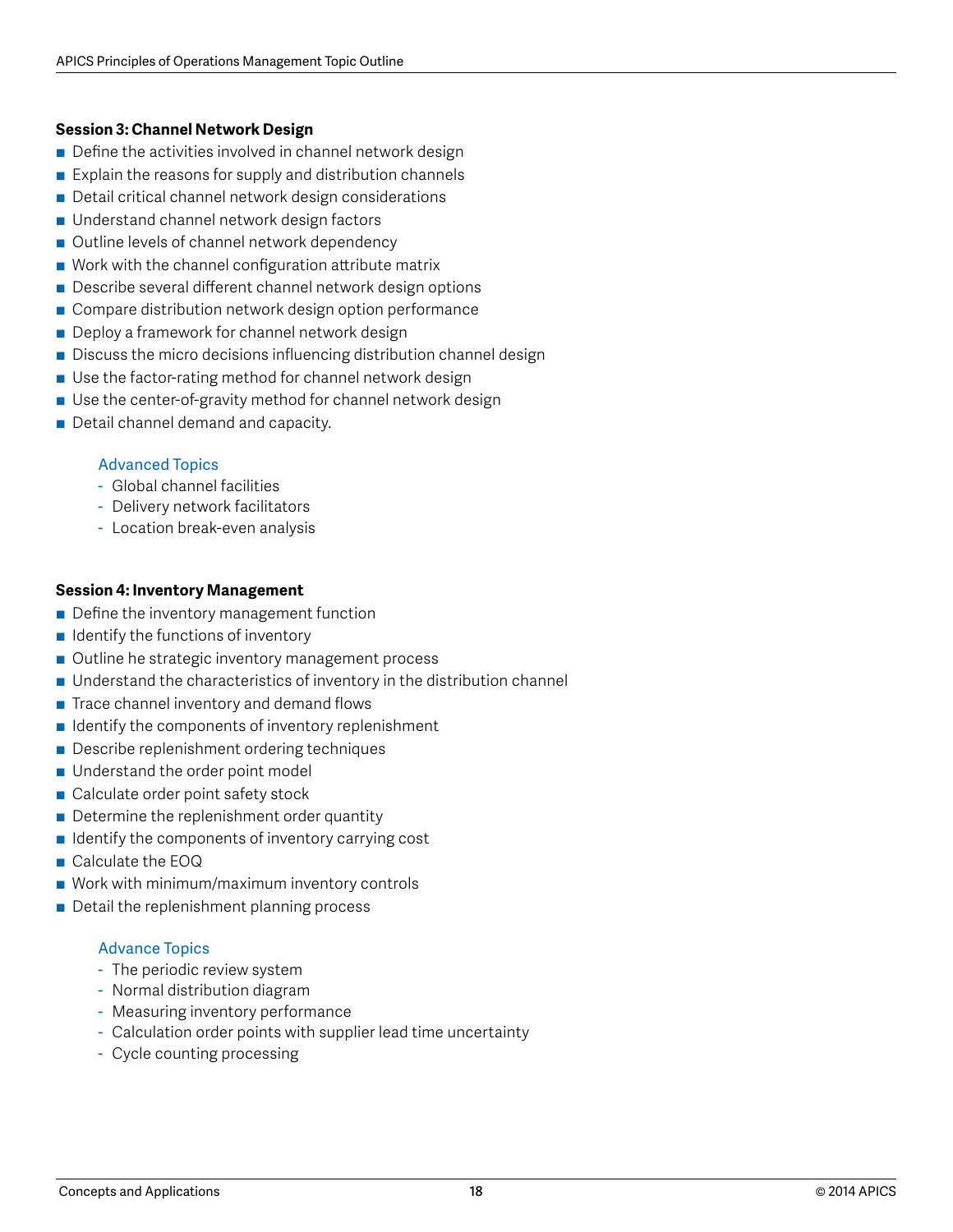# **Session 5: Distribution Requirements Planning (DRP)**

- Describe distribution channel dependencies
- Detail "Push" system functions
- Detail "Pull" system functions
- Decide what to choose: reorder points or DRP?
- Define distribution requirements planning (DRP)
- Explore time phasing the heart of DRP
- **Inderstand the DRP planning grid**
- Calculate the projected available balance (PAB) and the DRP grid
- Calculate net requirements and the DRP grid
- Review the DRP planned order generation
- Perform PAB and net requirements recalculation
- Explore DRP and the bill of distribution (BOD)
- Outline the DRP planning process
- **Perform a full DRP calculation**

# Advanced Topics

- Fair share allocation
- Using safety stock in DRP
- Using DRP for logistics capacity planning
- Developing a warehouse capacity plan
- Exploring distribution resources planning (DRP II)
- Session 6: Mid-Term Exam

# **Session 7: Warehouse Management**

- Define warehouse management
- Detail warehouse functions material handling, product storage, order management, and information transfer
- Describe the different types of warehouse private, public, contract, and intransit
- $\blacksquare$  Explore the basic objectives of warehousing
- Review warehousing strategic decision components
- Use of third party logistics (3PL) service providers in warehousing strategy
- Detail the warehouse operational management process
- Discuss the importance of warehouse work standards
- $\blacksquare$  Describe the warehouse receiving flow
- $\blacksquare$  Examine the functions of warehouse stocking activities
- **Illustrating the components of successful warehouse inventory transaction management**
- $\blacksquare$  Outline the order picking and shipping flow
- Emphasize the importance of warehouse performance measurements

- Specialized warehousing services
- Warehouse strategy steps
- Developing warehouse time standards
- Annual physical inventory and cycle counting
- Approaches to measuring logistics performance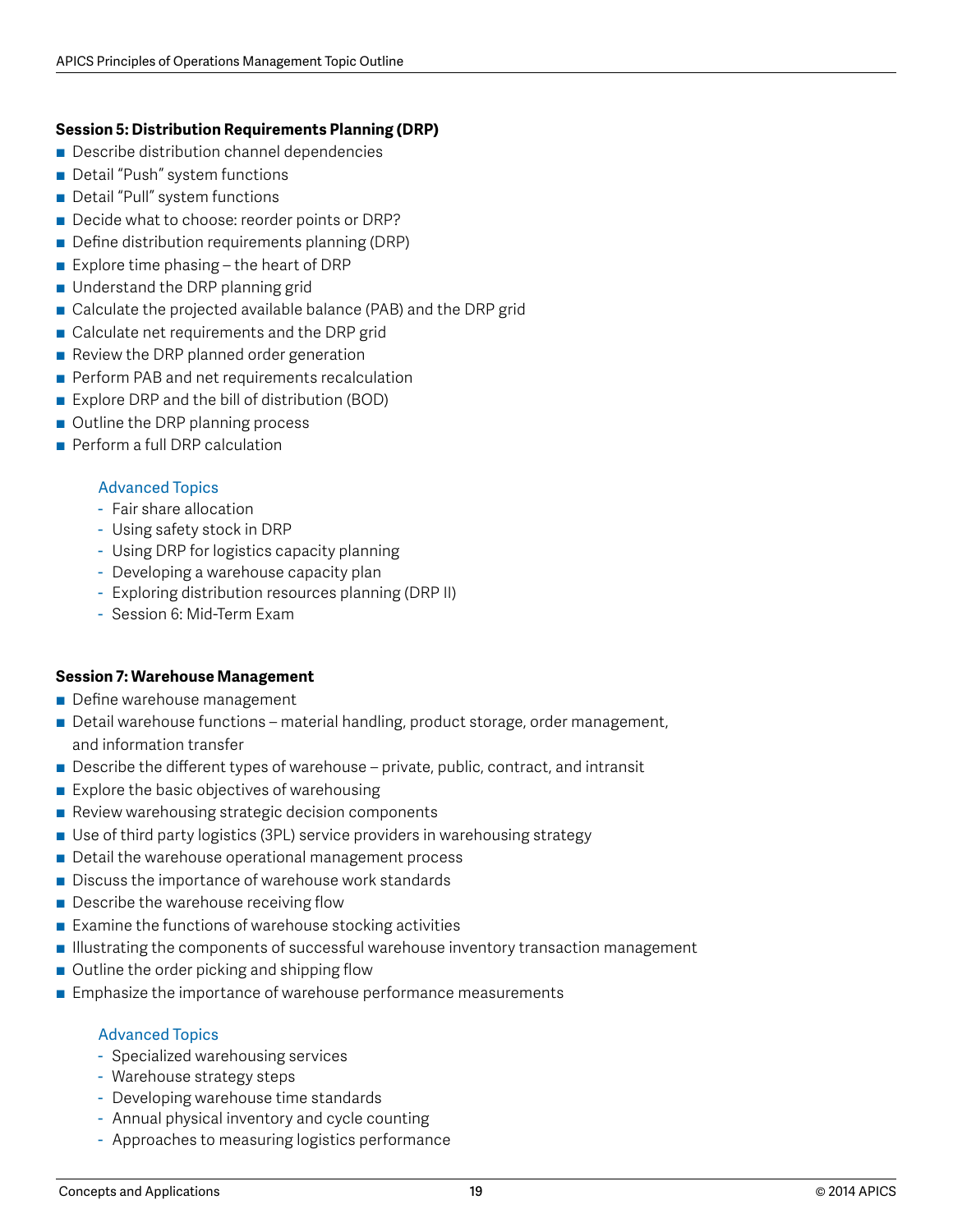# **Session 8: Packaging and Material Handling**

- Define warehouse design and layout objectives
- Determine warehouse size and capacity
- **Describe basic warehouse layouts**
- Understand warehouse layout development
- Detail warehouse design layout principles
- List the key principles of materials handling
- Classify the types of storage systems
- Outline large-item or large-volume product storage
- Review small-item or low-volume product storage
- Review automated storage systems
- Discuss stocking inventory in warehouse locations
- Describe dock materials handling equipment
- Describe mobile materials handling equipment
- Define the role of packaging and unitization
- List the key drivers of warehouse automation
- Detail the components of warehouse automation

# Advanced Topics

- Cube utilization and accessibility
- The cross-docking warehouse
- Advanced dock door management
- Warehouse space calculation
- Shipping containers
- Environmental impact of packaging

# **Session 9: Transportation Management**

- Define transportation management
- Understand the fundamental principles of transportation
- $\blacksquare$  Detail the principles of transportation operations
- Describe transportation participants
- Outline the load transport aspects of transportation services
- Outline the product storage aspects of transportation services
- $\blacksquare$  Explain the relationship of transportation to other business functions
- Classify the modes of transportation: motor railroad, air, water, pipelines, and intermodal
- Describe the types of transportation carriers
- Define the functions and impact on transportation of third-party logistics (3PLs)
- Outline the various forms of logistics outsourcing models
- Detail the challenges facing today's transportation industry

- Private fleet management
- Choosing a logistics service provider (LSP)
- Advantages and risks of a logistics service provider (LSP)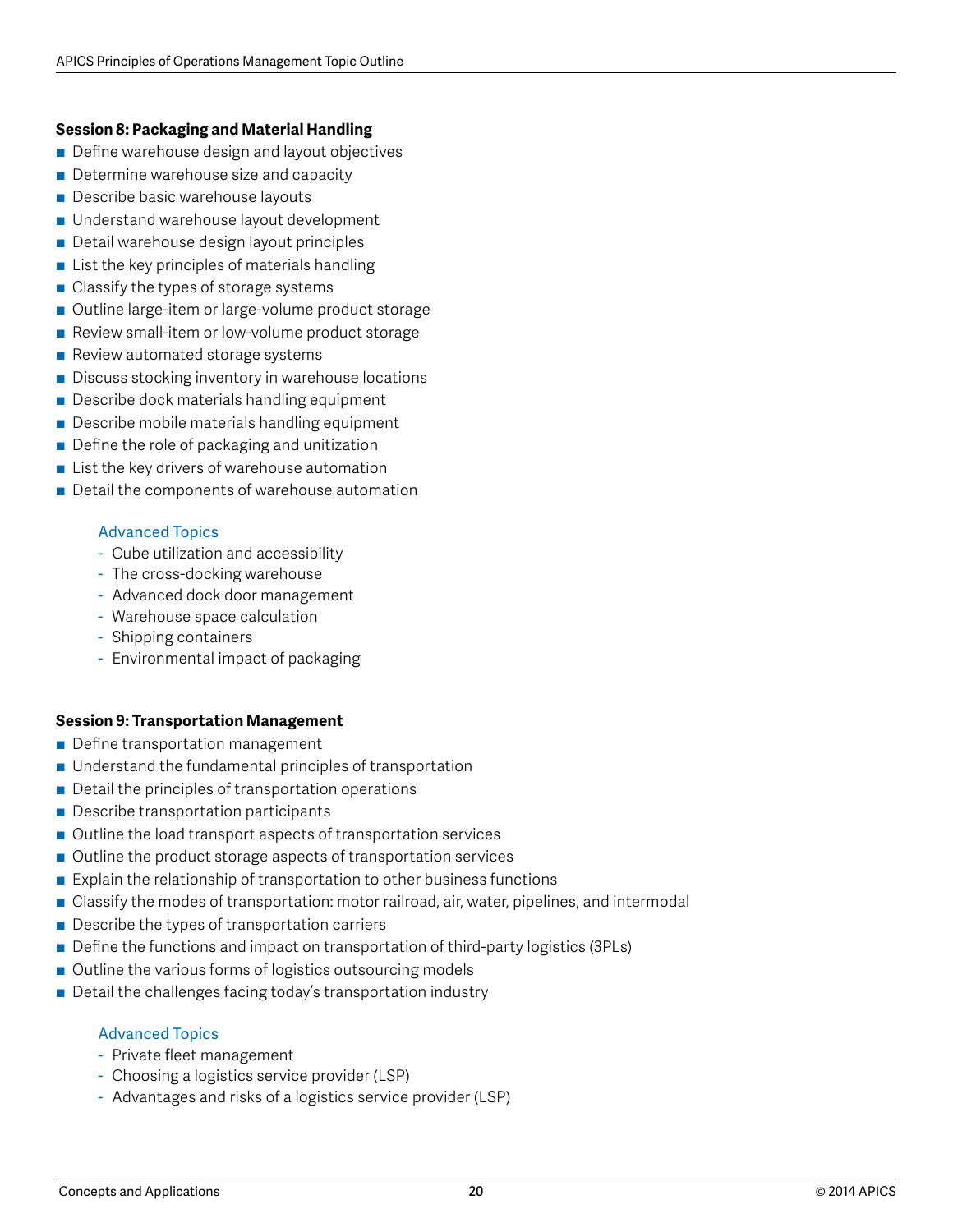# **Session 10: Transportation Operations**

- $\blacksquare$  Describe the principles of transportation operations
- $\blacksquare$  Review the role of transportation administration
- Detail the types of transportation risk
- Outline the components of the transportation management process
- $\blacksquare$  Classify the elements of transportation cost
- Review the detail components of transportation cost
- Understanding transportation rates and pricing
- $\blacksquare$  Explain domestic transportation terms of sale
- $\blacksquare$  Detail the steps in transportation mode selection
- $\blacksquare$  Detail the steps in transportation carrier selection
- $\blacksquare$  Review transportation routing and scheduling functions
- Review transportation documentation and post-shipment processing
- Outline transportation performance management
- Define transportation management technologies

# Advanced Topics

- Transportation risk mitigation methodology
- Transportation rates and pricing
- Transportation rate negotiation
- Transportation contract estimating
- International terms of sale

# **Session 11: Final Exam**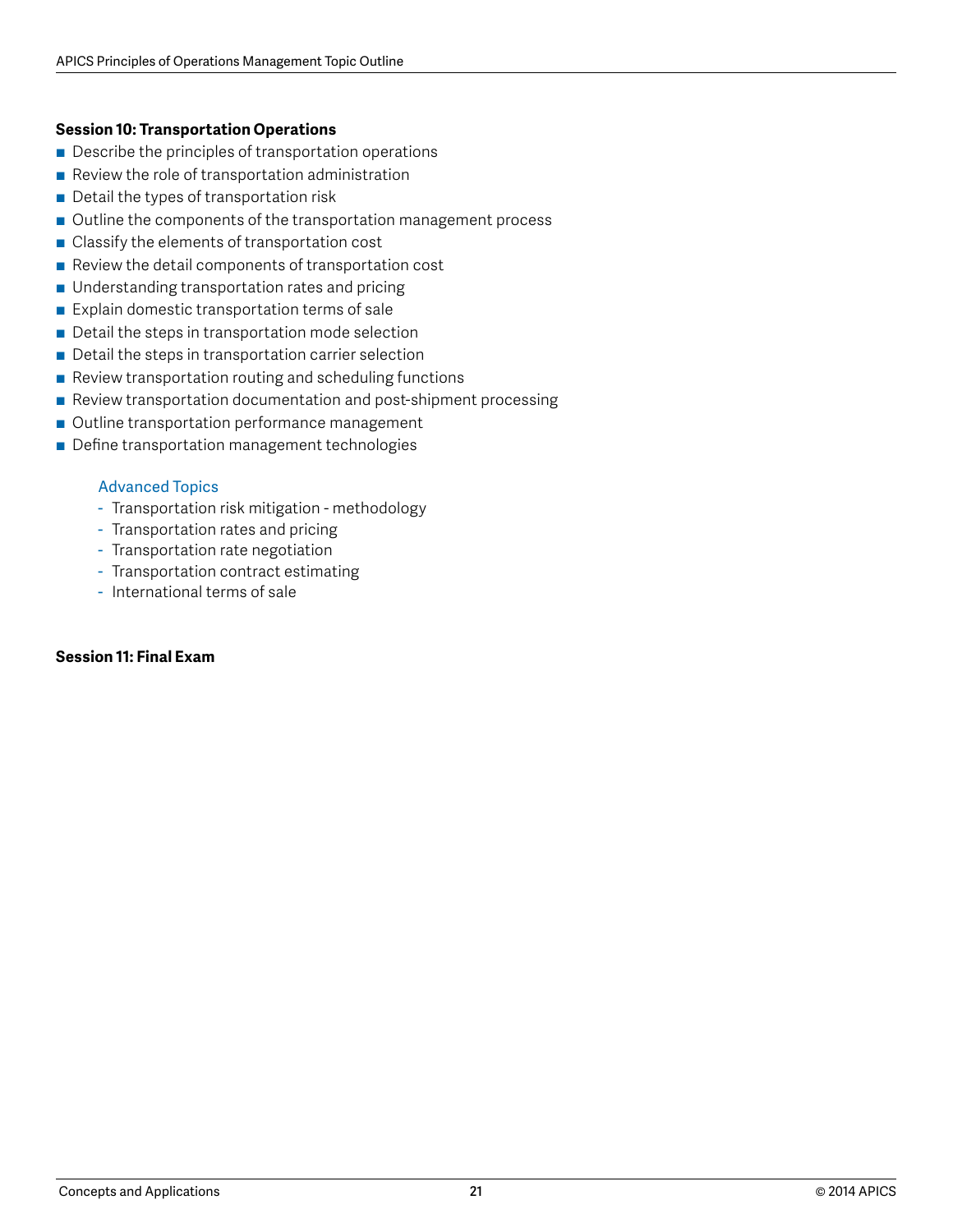# **V. Principles of Managing Operations (PMO)**

# **Session 1: Operations Management Foundations**

- Define the science and practice of operations management (OM)
- $\blacksquare$  Answer the question why OM should be studied
- Describe how today's business trends are driving operations management
- Discuss the role of operations management in the organization
- Define the value-added activities performed by OM
- Describe how OM fits into the organization
- Describe the functions performed by OM
- Describe how OM has changed over the decades
- Outline the role of OM and business strategy
- Identify how OM contributes to business strategy
- Discuss how businesses can compete with OM
- Detail the ten strategic decisions of OM
- $\blacksquare$  Identify career opportunities in the field of OM
- Perform a managing operations knowledge self-assessment

# **Session 2: Operations and Processes**

- Define organization, operations, and processes
- Define a process
- $\blacksquare$  Detail the flow of a process
- Understand the difference between products and services
- Define an operation
- Determine the difference between processes and operations
- Discuss the relationship of processes and the customer
- $\blacksquare$  Review the place of different types of customers in the supply chain
- $\blacksquare$  Identify customer wants and needs
- Match customer wants and needs with process solutions
- $\blacksquare$  Detail the scope of process management
- Understand the organization as a network of functional processes
- Map the process-driven organization
- Explain team-based process networking
- Describe the strategic impact of processes and operations
- Outline and work with the four Vs of processes

- Evolution of process and operations management
- The three levels of processes and operations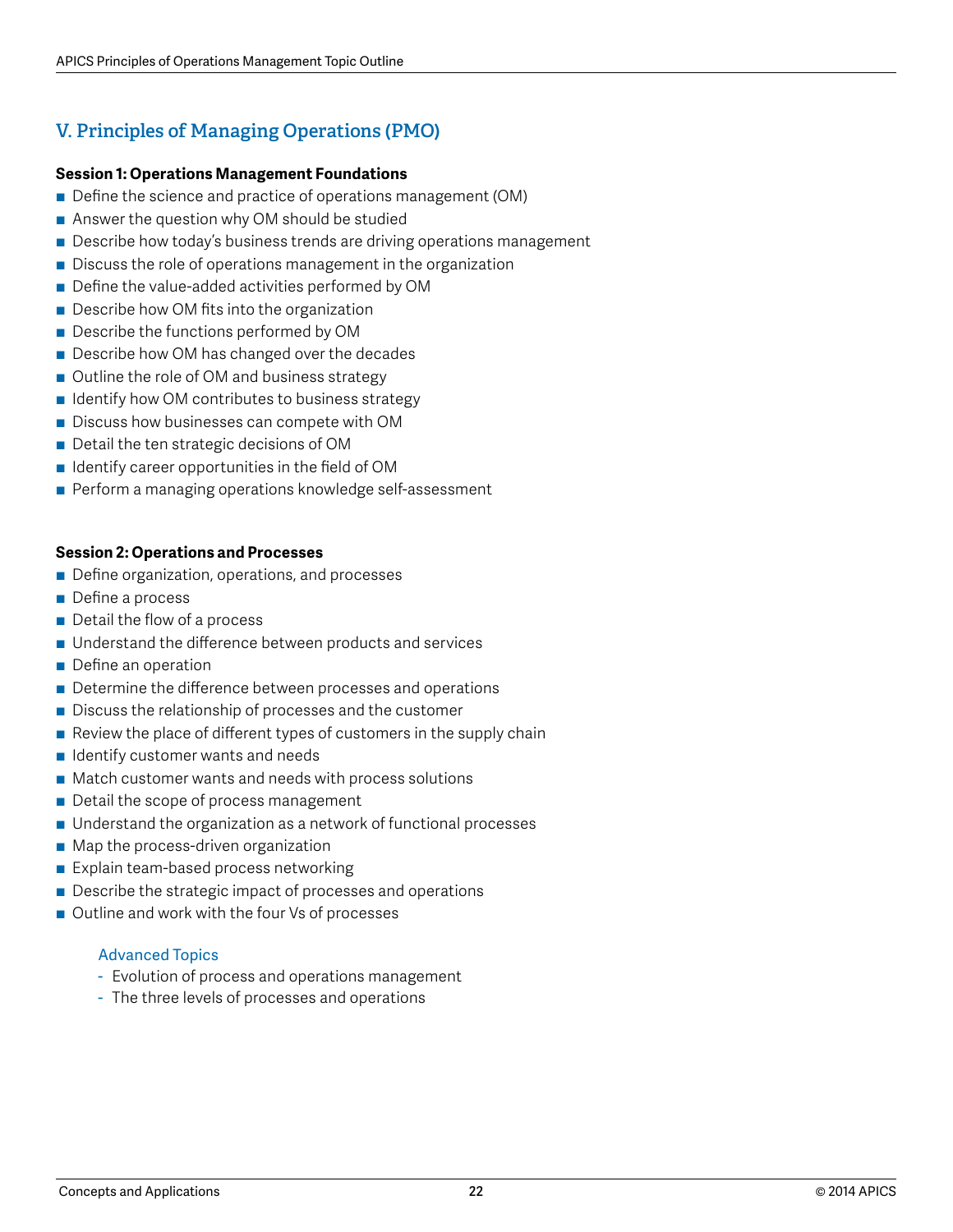# **Session 3: Project Management**

- **Define project management**
- $\blacksquare$  List the components of a project
- $\blacksquare$  Describe the four objectives of a project
- Detail project goals dynamics
- Contrast managing ongoing operations and project management
- Outline the project management system
- Define the phases of the project management life cycle
- $\blacksquare$  Review the project positioning phase
- Review the initiation and planning phase
- Review project human resource management, roles, and responsibilities
- Construct a project schedule
- $\blacksquare$  Review the execution and control phase
- $\blacksquare$  Review the completion phase
- **u** Understand the Gantt chart
- Plan projects with CPM and PERT
- Work with CPM and PERT scheduling examples

# Advanced Topics

- Contrast ongoing operations and projects
- Review EVM Gantt chart and spreadsheet
- Manage project risk
- Perform an AON critical path method (CPM) network schedule exercise

# **Session 4: Product Design and Development**

- $\blacksquare$  Describe the life cycle of products
- Detail the drivers of new product development
- $\blacksquare$  Understand the principles of product development
- $\blacksquare$  Describe the product design organizational structure
- $\blacksquare$  Review the changing paradigms in product design development
- $\blacksquare$  Explore the steps linking product design and processes
- Work with the product design process flow
- Perform a break-even analysis
- $\blacksquare$  Perform a make or buy analysis
- Define quality functional deployment (QFD)
- Explore the House of Quality
- Explore the four Houses of Quality
- Detail product design techniques
- Review service design and development

- Build a new product base-case financial model
- Explore the Taguchi loss function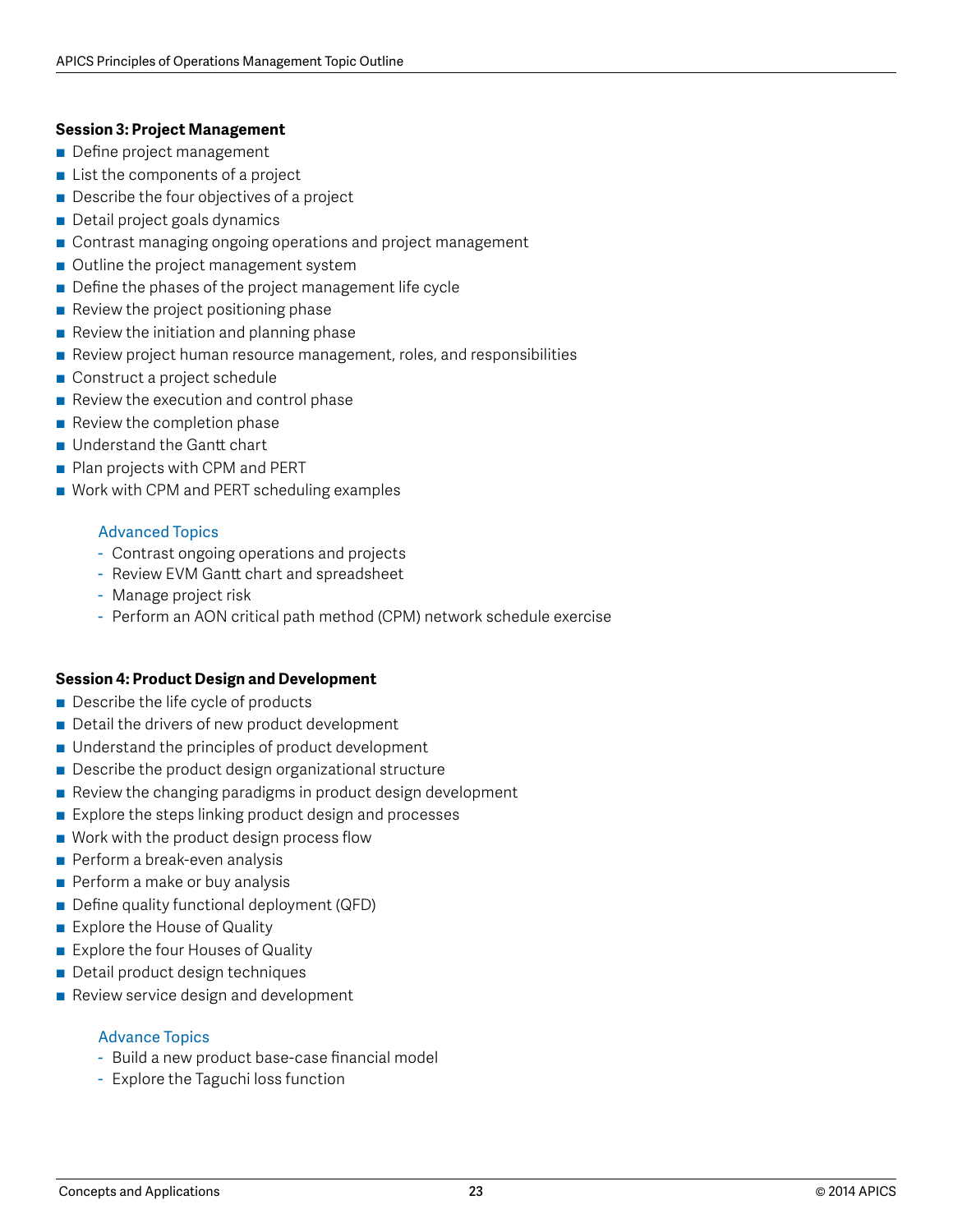# **Session 5: Process Design Strategies**

- Define process design
- Detail the factors influencing process design
- Describe the different process choices
- Outline transformation process types
- Perform process design core design structure
- Determine the cost equalization point (CEP)
- $\blacksquare$  Interpret the cost equalization point (CEP) graphic
- Define process layout design
- Detail the factors driving process layout design
- List the various process layout options
- Position process choices with layout choices
- Describe hybrid process layouts
- **n** Investigate production cells
- Maximize process layout efficiency

# Advanced Topics

- Little's Law and process design
- Types of processing equipment
- Impact of automation on processes
- Processing equipment systems
- Production technology systems

# **Session 6: Mid-Term Exam**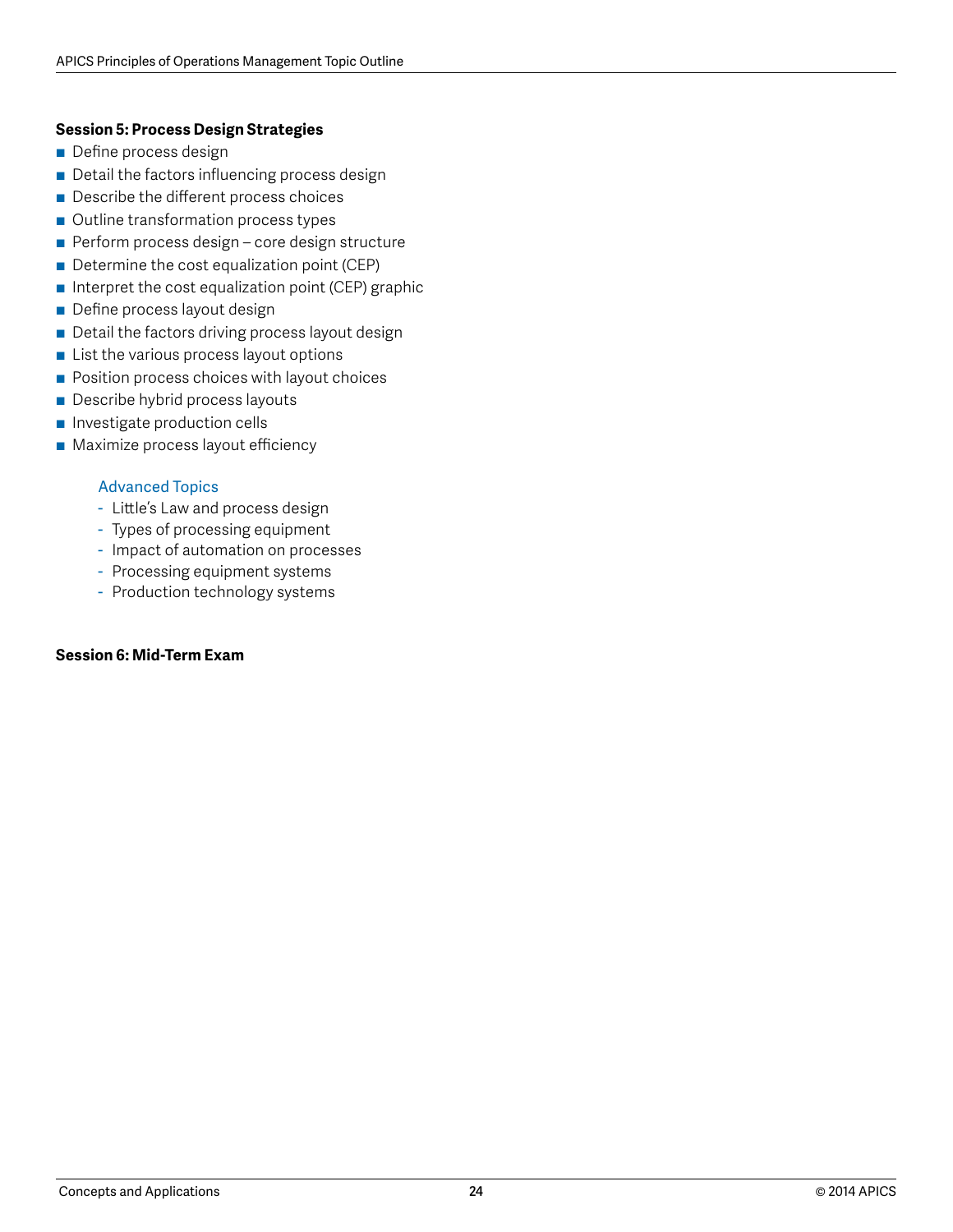# **Session 7: Total Quality Management**

- $\blacksquare$  Define quality
- Discuss why quality has become so important
- Detail the dimension of quality
- $\blacksquare$  Review the elements of the cost of quality
- Discuss the hidden costs of poor quality
- Interpret the cost of quality graphs
- Define total quality management (TQM)
- $\blacksquare$  Review the quality management thought leaders
- Outline TQM and strategy
- Determine the TQM program
- Define quality control
- Define continuous improvement
- Define process management
- $\blacksquare$  Describe the elements of design for quality
- $\blacksquare$  Review the elements of employee involvement in quality management
- Position lean process management and TQM
- Outline the components of the TQM tool kit

# Advanced Topics

- Quality thought leaders key statements
- Measuring quality costs
- Measuring product yield and cost
- Quality productivity ratio (QPR)

# **Session 8: Statistical Quality Control**

- Define statistical quality control (SQC)
- $\blacksquare$  Review the statistical quality control system
- Detail the three stages of statistical quality control
- $\blacksquare$  Understand the different types of quality problems
- $\blacksquare$  Explore the range of quality problems
- Understand process variance
- Describe the patterns of variability
- $\blacksquare$  Review process capability ratio and index calculations
- Define statistical process control (SPC)
- Define inspection
- Review the basics of inspection
- Review sampling techniques
- $\blacksquare$  Develop a sample plan
- Understand how to work with x-bar and p-control charts
- Define six sigma quality management

- Probability of process error
- Constructing an R-chart
- Constructing a c-chart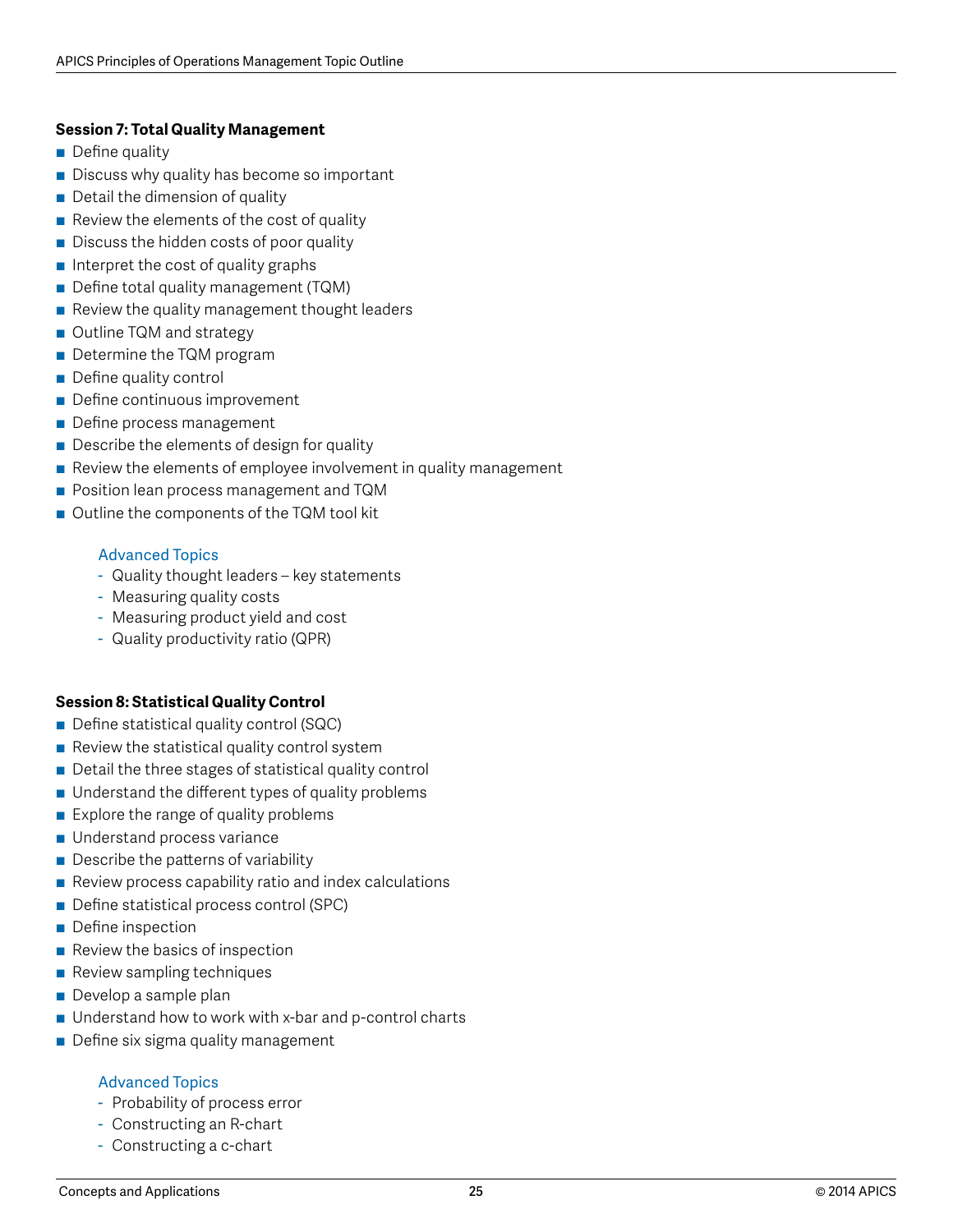#### **Session 9: Process Improvement and Performance**

- Define process improvement
- **Process improvement paths**
- **Process improvement dynamics**
- Elements of process improvement
- **Process improvement methodologies**
- Six sigma quality
- Tools for six sigma quality improvement
- Flow charts
- Check sheets
- **■** Histograms
- Cause-and-effect diagrams
- Pareto diagrams
- Scatter diagrams
- Control charts
- Benchmarking
- Balanced scorecard
- Lean kaizen and process improvement
- Sustainability and process improvement

- Design of experiments
- A3 problem solving
- Hoshin management
- Obstacles to process improvement